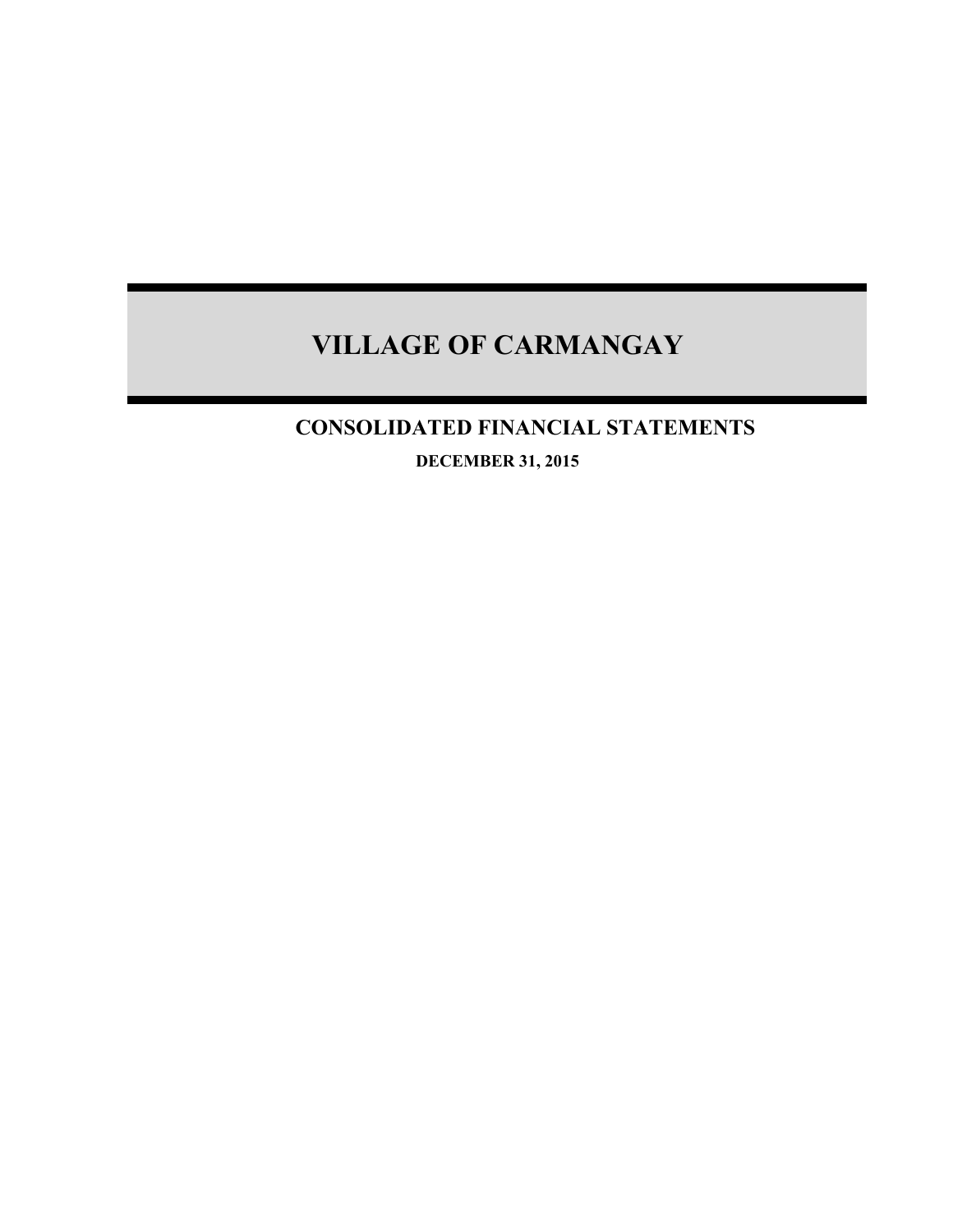# **DECEMBER 31, 2015**

## **CONTENTS**

|                                                                  | Page           |
|------------------------------------------------------------------|----------------|
| <b>AUDITOR'S REPORT</b>                                          |                |
| <b>FINANCIAL STATEMENTS</b>                                      |                |
| Consolidated Statement of Financial Position                     | 3              |
| <b>Consolidated Statement of Operations</b>                      | $\overline{4}$ |
| Consolidated Statement of Changes in Net Financial Assets (Debt) | 5              |
| <b>Consolidated Statement of Cash Flows</b>                      | 6              |
| Schedules                                                        | $7 - 12$       |
| Notes to Financial Statements                                    | $13 - 21$      |
| Management Report                                                | 22             |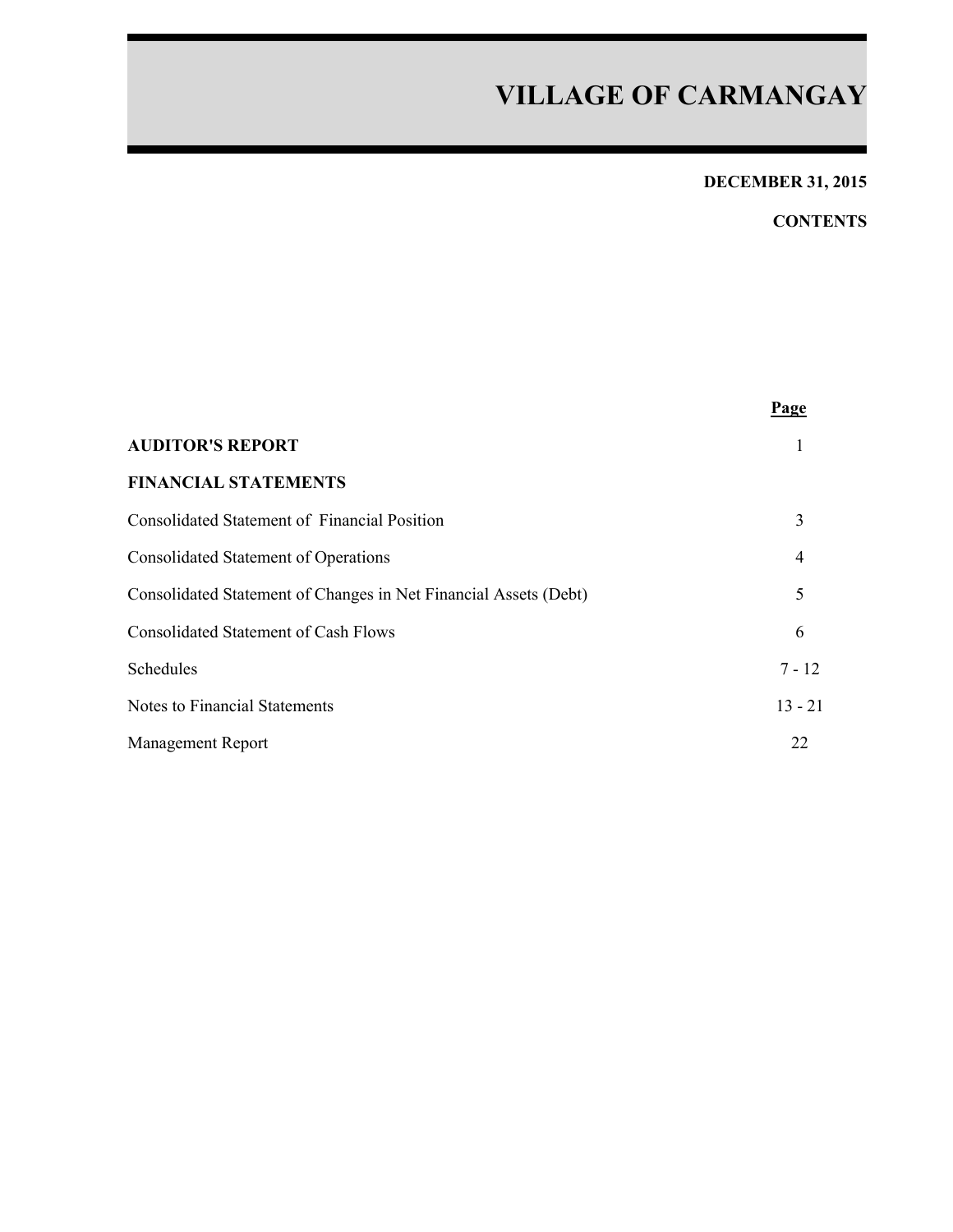

## **INDEPENDENT AUDITOR'S REPORT**

**Scase & Partners** 

**Professional Accountants** 

### **TO THE MEMBERS OF COUNCIL VILLAGE OF CARMANGAY**

We have audited the accompanying financial statements of Village of Carmangay, which comprise the consolidated statement of financial position as at December 31, 2015, and the consolidated statements of operations, changes in net financial assets (debt) and cash flows for the year then ended, and a summary of significant accounting policies and other explanatory information.

#### **Management's responsibility for the financial statements**

Management is responsible for the preparation and fair presentation of these consolidated financial statements in accordance with Canadian public sector accounting standards, and for such internal control as management determines is necessary to enable the preparation of consolidated financial statements that are free from material misstatement, whether due to fraud or error.

#### **Auditor's responsibility**

Our responsibility is to express an opinion on these consolidated financial statements based on our audit. We conducted our audit in accordance with Canadian generally accepted auditing standards. Those standards require that we comply with ethical requirements and plan and perform the audit to obtain reasonable assurance about whether the consolidated financial statements are free from material misstatement.

An audit involves performing procedures to obtain audit evidence about the amounts and disclosures in the consolidated financial statements. The procedures selected depend on the auditor's judgment, including the assessment of the risks of material misstatement of the consolidated financial statements, whether due to fraud or error. In making those risk assessments, the auditor considers internal control relevant to the entity's preparation and fair presentation of the consolidated financial statements in order to design audit procedures that are appropriate in the circumstances, but not for the purpose of expressing an opinion on the effectiveness of the entity's internal control. An audit also includes evaluating the appropriateness of accounting policies used and the reasonableness of accounting estimates made by management, as well as evaluating the overall presentation of the financial statements.

We believe that the audit evidence we have obtained is sufficient and appropriate to provide a basis for our audit opinion.

Suite 32, 2333 18th Avenue NE, Calgary Alberta. T2E 8T6 Suite 1000, 640 – 8th Avenue SW, Calgary, Alberta T2P 1G7 Ph: 403-735-0735 Fax: 403-735-2377 www.scase.ca



Partners are members of CPA Alberta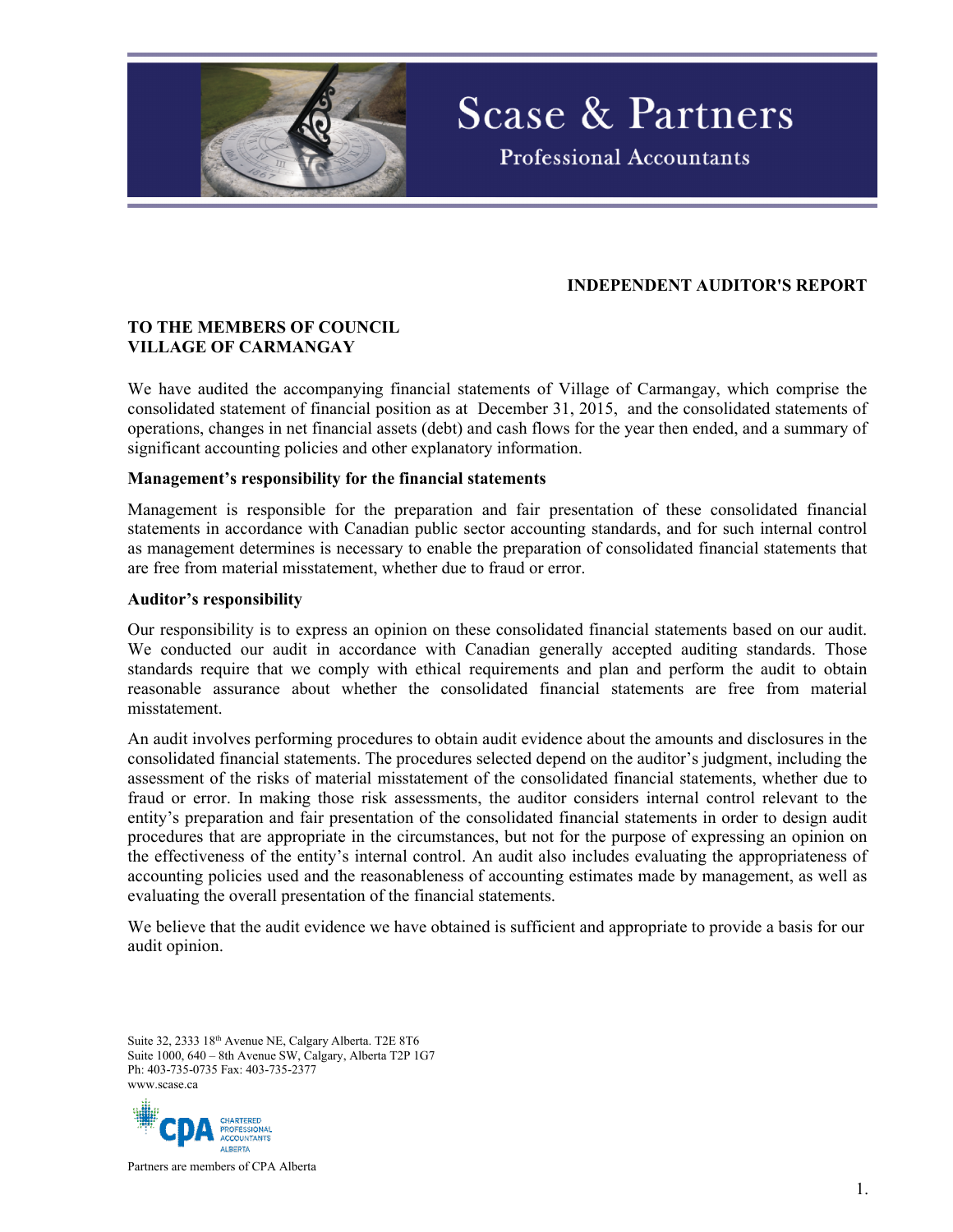### **Opinion**

In our opinion, the consolidated financial statements present fairly, in all material respects, the financial position of Village of Carmangay as at December 31, 2015, the results of its operations, changes in its net financial assets (debt), and its cash flows for the year then ended in accordance with Canadian public sector accounting standards.

Scase + Partaus

April 23, 2016

Professional Accountants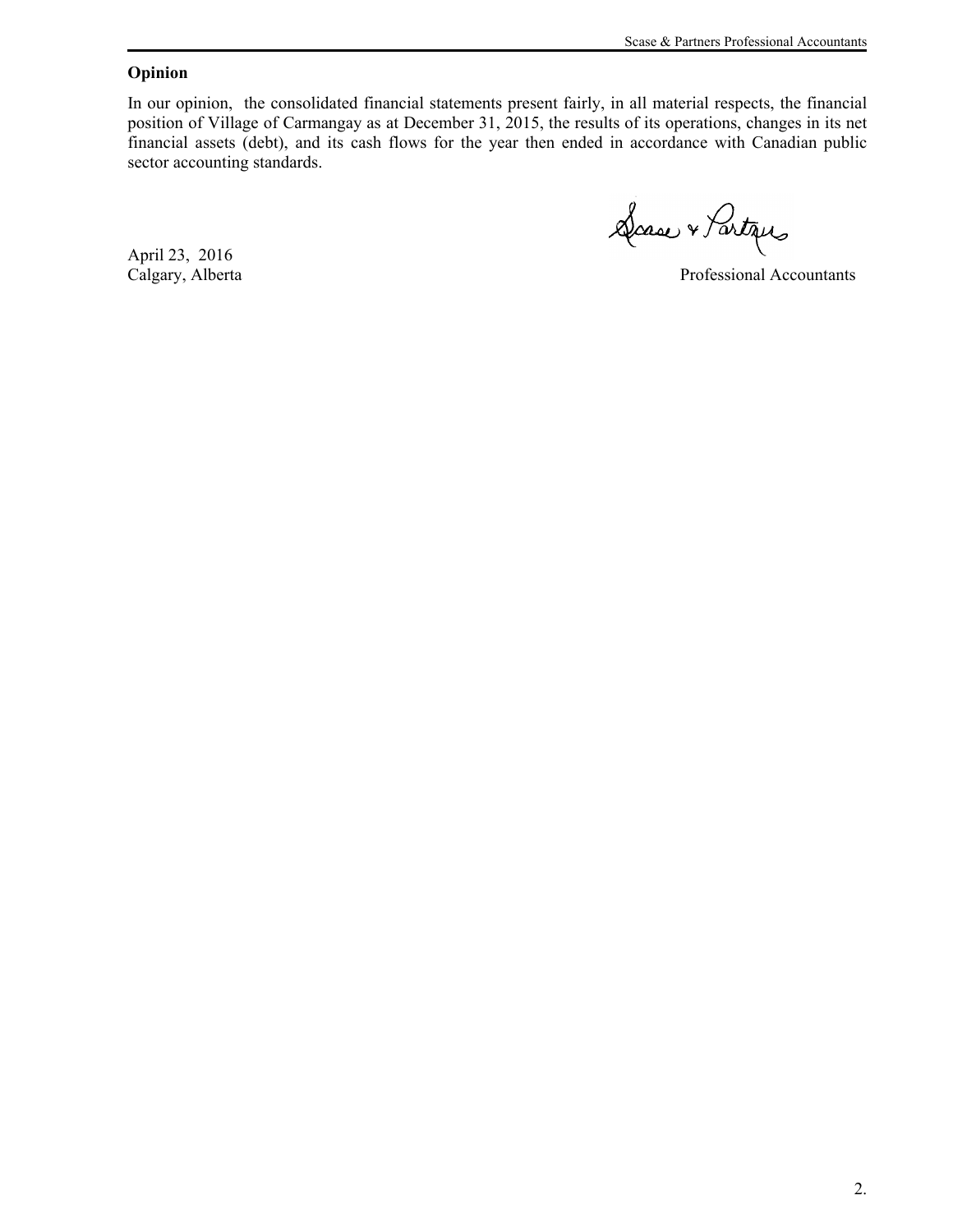| <b>CONSOLIDATED STATEMENT OF FINANCIAL POSITION</b> |  |  |  |
|-----------------------------------------------------|--|--|--|
|-----------------------------------------------------|--|--|--|

|                                                  |              | <b>AS AT DECEMBER 31, 2015</b> |
|--------------------------------------------------|--------------|--------------------------------|
|                                                  | 2015         | 2014                           |
| <b>FINANCIAL ASSETS</b>                          |              |                                |
| Cash and temporary investments (Note 2)          | S<br>934,147 | S<br>690,084                   |
| Receivables:                                     |              |                                |
| Taxes and grants in lieu receivable (Note 3)     | 94,701       | 62,409                         |
| Trade and other receivables                      | 26,176       | 25,009                         |
| Due from other governments - GST                 | 15,022       | 7,071                          |
|                                                  | 1,070,046    | 784,573                        |
| <b>LIABILITIES</b>                               |              |                                |
| Accounts payable and accrued liabilities         | 15,486       | 7,310                          |
| Deferred revenue (Note 6)                        | 821,655      | 582,275                        |
| Deposit liabilities (Note 6)                     | 11,434       | 4,710                          |
| Long term debt (Note 5)                          | 9,350        | 18,650                         |
|                                                  | 857,925      | 612,945                        |
| <b>NET FINANCIAL ASSETS (DEBT)</b>               | 212,121      | 171,628                        |
| <b>NON-FINANCIAL ASSETS</b>                      |              |                                |
| Tangible capital assets (Note 4, Schedule 2)     | 2,338,080    | 2,365,448                      |
| Prepaid expenses                                 | 7,002        | 7,002                          |
|                                                  | 2,345,082    | 2,372,450                      |
| <b>ACCUMULATED SURPLUS (Schedule 1, Note 10)</b> | \$2,557,203  | \$2,544,078                    |

**APPROVED:**

**\_\_\_\_\_\_\_\_\_\_\_\_\_\_\_\_\_\_\_\_\_\_\_\_\_\_\_\_\_ Mayor**

**\_\_\_\_\_\_\_\_\_\_\_\_\_\_\_\_\_\_\_\_\_\_\_\_\_\_\_\_\_ Councillor**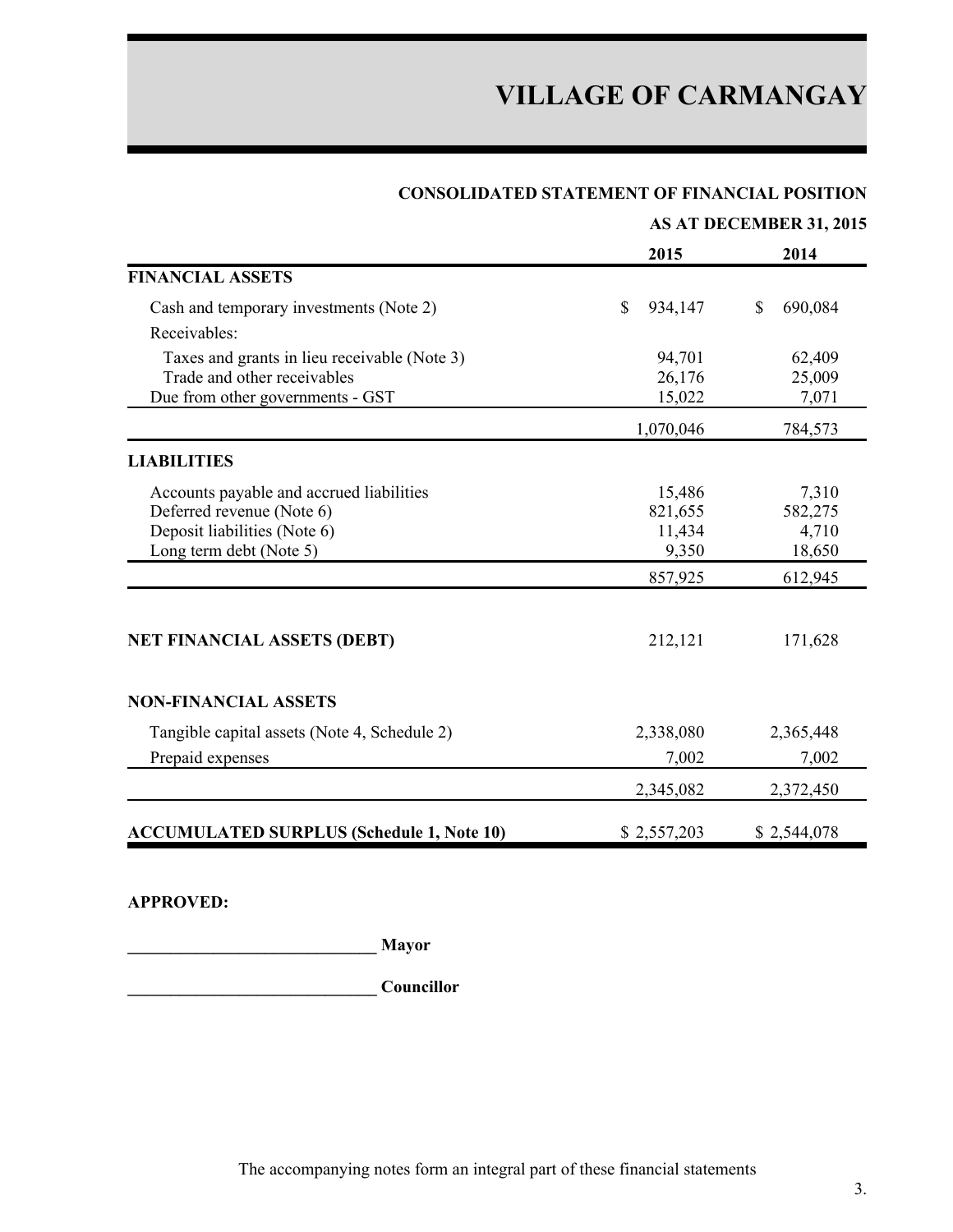### **CONSOLIDATED STATEMENT OF OPERATIONS FOR THE YEAR ENDED DECEMBER 31, 2015**

|                                                | <b>BUDGET</b> |               |               |
|------------------------------------------------|---------------|---------------|---------------|
|                                                | (Unaudited)   | 2015          | 2014          |
| <b>REVENUE</b>                                 |               |               |               |
| Net municipal taxes (Schedule 3)               | \$<br>235,726 | 221,092<br>\$ | \$<br>205,537 |
| User fees and sales                            | 173,550       | 140,624       | 133,241       |
| Government transfers (Schedule 4)              | 77,046        | 41,446        | 45,249        |
| Investment income                              |               | 4,734         | 5,039         |
| Penalties and costs of taxes                   | 12,000        | 22,154        | 12,647        |
| Licences and permits                           | 1,225         | 1,250         | 1,475         |
| Other                                          |               | 28,445        | 107,500       |
| Franchise and concession contracts             | 11,000        | 10,266        | 10,894        |
| Fines                                          |               | 1,183         | 1,362         |
| Rentals                                        | 9,241         | 8,593         | 10,041        |
|                                                | 519,788       | 479,787       | 532,985       |
|                                                |               |               |               |
| <b>EXPENSES</b>                                |               |               |               |
| Legislative                                    | 22,500        | 20,502        | 21,862        |
| Administration                                 | 154,324       | 139,187       | 140,450       |
| Fire and disaster                              | 16,184        | 455           | 455           |
| Ambulance                                      |               | 2,794         | 10,994        |
| Bylaws enforcement                             | 3,500         | 765           | 1,411         |
| Common service                                 |               | 36,631        | 43,025        |
| Roads, streets, walks, lighting                | 73,600        | 58,293        | 65,630        |
| Water supply and distribution                  | 136,831       | 173,763       | 325,147       |
| Wastewater treatment and disposal              | 22,700        | 60,168        | 67,615        |
| Waste management                               | 53,563        | 52,736        | 48,714        |
| Family and community support                   | 2,000         | 1,709         | 1,710         |
| Land use, planning, zoning and development     |               | 750           | 1,087         |
| Subdivision land development                   |               | 4,073         | 3,443         |
| Cemeteries                                     | 2,000         | 536           | 1,436         |
| Parks and recreation                           | 19,100        | 23,140        | 19,241        |
| Culture                                        | 3,760         | 4,065         | 3,961         |
|                                                | 510,062       | 579,567       | 756,181       |
| <b>EXCESS (SHORTFALL) OF REVENUE OVER</b>      |               |               |               |
| <b>EXPENSES - BEFORE OTHER</b>                 | 9,726         | (99,780)      | (223, 196)    |
| <b>OTHER</b>                                   |               |               |               |
| Government transfers for capital (Schedule 4)  |               | 101,659       | 146,652       |
| Contributed assets                             |               | 11,246        | 39,620        |
| <b>EXCESS (SHORTFALL) OF REVENUE OVER</b>      |               |               |               |
| <b>EXPENSES</b>                                | 9,726         | 13,125        | (36, 924)     |
| <b>ACCUMULATED SURPLUS</b> , beginning of year | 2,119,732     | 2,544,078     | 2,581,002     |
| <b>ACCUMULATED SURPLUS, end of year</b>        | \$2,129,458   | \$2,557,203   | \$2,544,078   |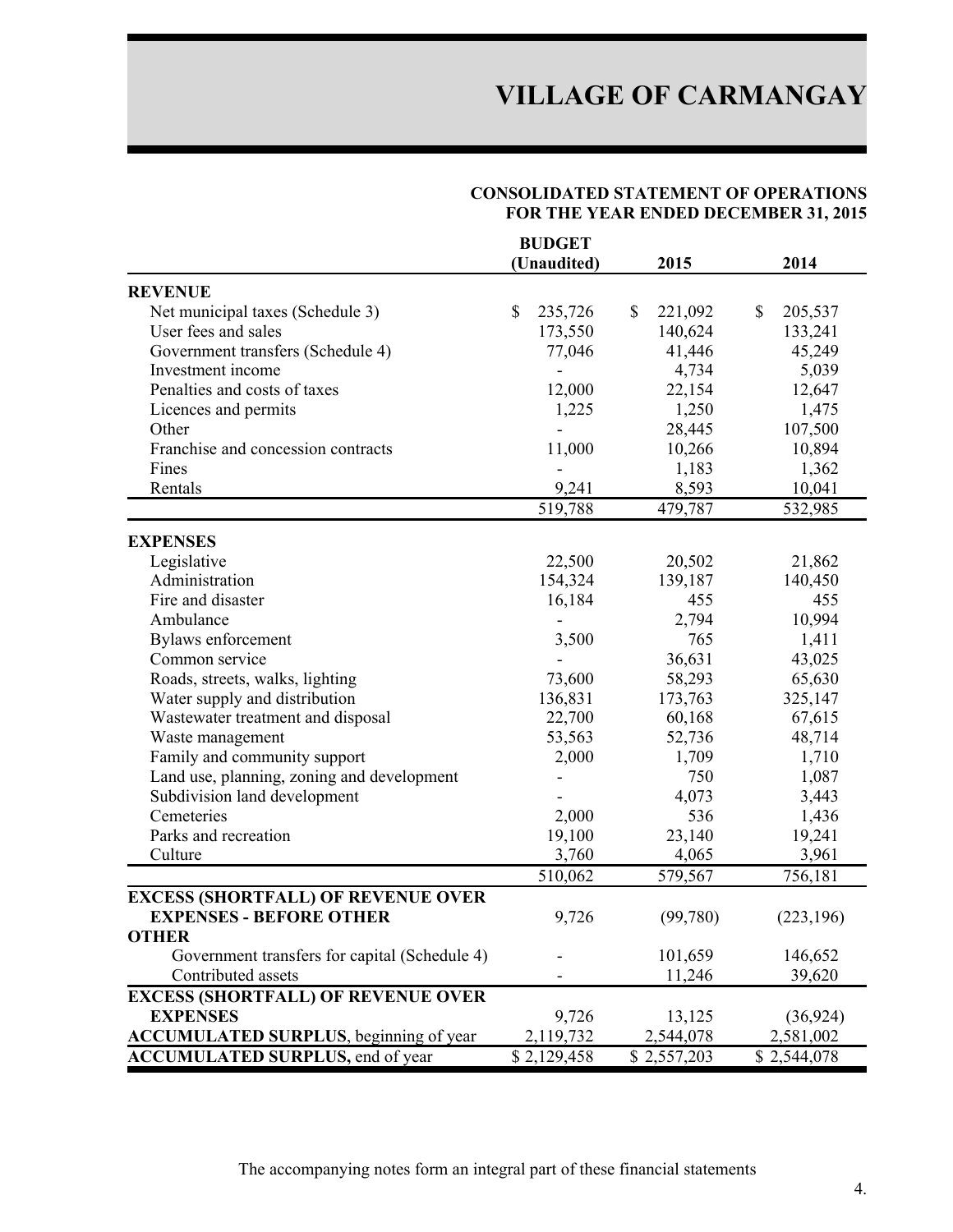# **CONSOLIDATED STATEMENT OF CHANGE IN NET FINANCIAL ASSETS (DEBT)**

## **FOR THE YEAR ENDED DECEMBER 31, 2015**

|                                                                                                                          |   | <b>BUDGET</b><br>(Unaudited) |   | 2015                             | 2014                            |
|--------------------------------------------------------------------------------------------------------------------------|---|------------------------------|---|----------------------------------|---------------------------------|
| <b>EXCESS (SHORTFALL) OF REVENUES OVER</b><br><b>EXPENSES</b>                                                            | S | 9,726                        | S | 13,125                           | \$<br>(36, 924)                 |
| Acquisition of tangible capital assets<br>Contributed tangible capital assets<br>Amortization of tangible capital assets |   |                              |   | (88, 381)<br>(11,246)<br>126,995 | (90,086)<br>(39,620)<br>125,239 |
|                                                                                                                          |   |                              |   | 27,368                           | (4,467)                         |
| Acquisition of prepaid assets<br>Use of prepaid assets                                                                   |   |                              |   | (7,002)<br>7,002                 | (7,002)<br>7,001                |
|                                                                                                                          |   |                              |   |                                  | (1)                             |
| (INCREASE) DECREASE IN NET DEBT<br>NET FINANCIAL ASSETS (DEBT),                                                          |   | 9,726                        |   | 40,493                           | (41,392)                        |
| beginning of year                                                                                                        |   | 267,397                      |   | 171,628                          | 213,020                         |
| NET FINANCIAL ASSETS (DEBT), end of year                                                                                 | S | 277,123                      | S | 212,121                          | 171,628                         |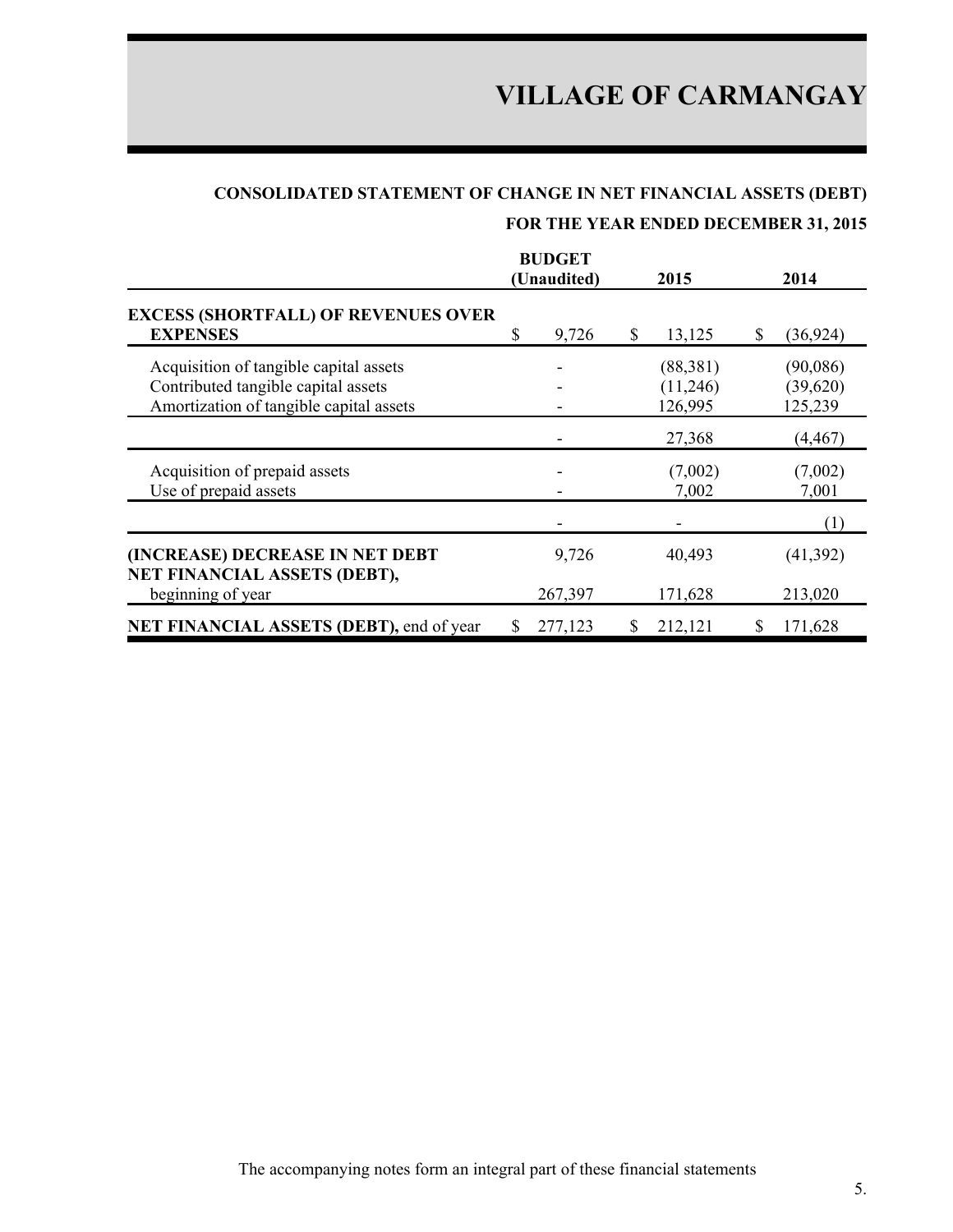## **CONSOLIDATED STATEMENT OF CASH FLOWS**

|                                                                                                                   | FOR THE YEAR ENDED DECEMBER 31, 2015 |                           |
|-------------------------------------------------------------------------------------------------------------------|--------------------------------------|---------------------------|
|                                                                                                                   | 2015                                 | 2014                      |
| NET INFLOW (OUTFLOW) OF CASH RELATED<br>TO THE FOLLOWING ACTIVITIES:                                              |                                      |                           |
| <b>OPERATING</b>                                                                                                  |                                      |                           |
| Excess (shortfall) of revenues over expenses                                                                      | 13,125<br>S                          | (36, 924)<br>$\mathbb{S}$ |
| Non-cash items included in excess (shortfall) of revenues over expenses:                                          |                                      |                           |
| Amortization                                                                                                      | 126,995                              | 125,239                   |
| Non-cash charges to operations (net change):                                                                      |                                      |                           |
| Decrease (increase) in taxes and grants in place receivable<br>Decrease (increase) in trade and other receivables | (32, 292)                            | (9,320)                   |
| Decrease (increase) in due from other gov't receivables                                                           | (1,167)<br>(7,951)                   | (935)<br>(656)            |
| Increase (decrease) in deposit liabilities                                                                        | 6,724                                | (3, 455)                  |
| Increase (decrease) in accounts payable and accrued liabilities                                                   | 8,177                                | 6,775                     |
| Increase (decrease) in deferred revenue                                                                           | 239,380                              | 101,778                   |
| <b>CASH PROVIDED BY OPERATING TRANSACTIONS</b>                                                                    | 352,991                              | 182,502                   |
| <b>CAPITAL</b>                                                                                                    |                                      |                           |
| Acquisition of tangible capital assets                                                                            | (99,627)                             | (129,706)                 |
| <b>CASH APPLIED TO CAPITAL TRANSACTIONS</b>                                                                       | (99,627)                             | (129,706)                 |
| <b>FINANCING</b>                                                                                                  |                                      |                           |
| Long-term debt repaid                                                                                             | (9,301)                              | (8,998)                   |
| <b>CASH APPLIED TO FINANCING TRANSACTIONS</b>                                                                     | (9,301)                              | (8,998)                   |
| <b>CHANGE IN CASH AND CASH EQUIVALENTS</b>                                                                        | 244,063                              | 43,798                    |
| CASH AND CASH EQUIVALENTS, beginning of year                                                                      | 690,084                              | 646,286                   |
| CASH AND CASH EQUIVALENTS, end of year                                                                            | \$<br>934,147                        | 690,084<br>$\mathbb{S}$   |
| CASH AND CASH EQUIVALENTS IS REPRESENTED BY:                                                                      |                                      |                           |
| Cash and temporary investments (Note 2)                                                                           | $\mathbf S$<br>934,147               | $\mathbf S$<br>690,084    |
| Restricted portion of cash and temporary investments (Note 2)                                                     | (899, 774)                           | (653, 670)                |
|                                                                                                                   | \$<br>34,373                         | \$<br>36,414              |
|                                                                                                                   |                                      |                           |
| <b>INTEREST PAID ON LONG-TERM DEBT</b>                                                                            | \$<br>425                            | \$<br>728                 |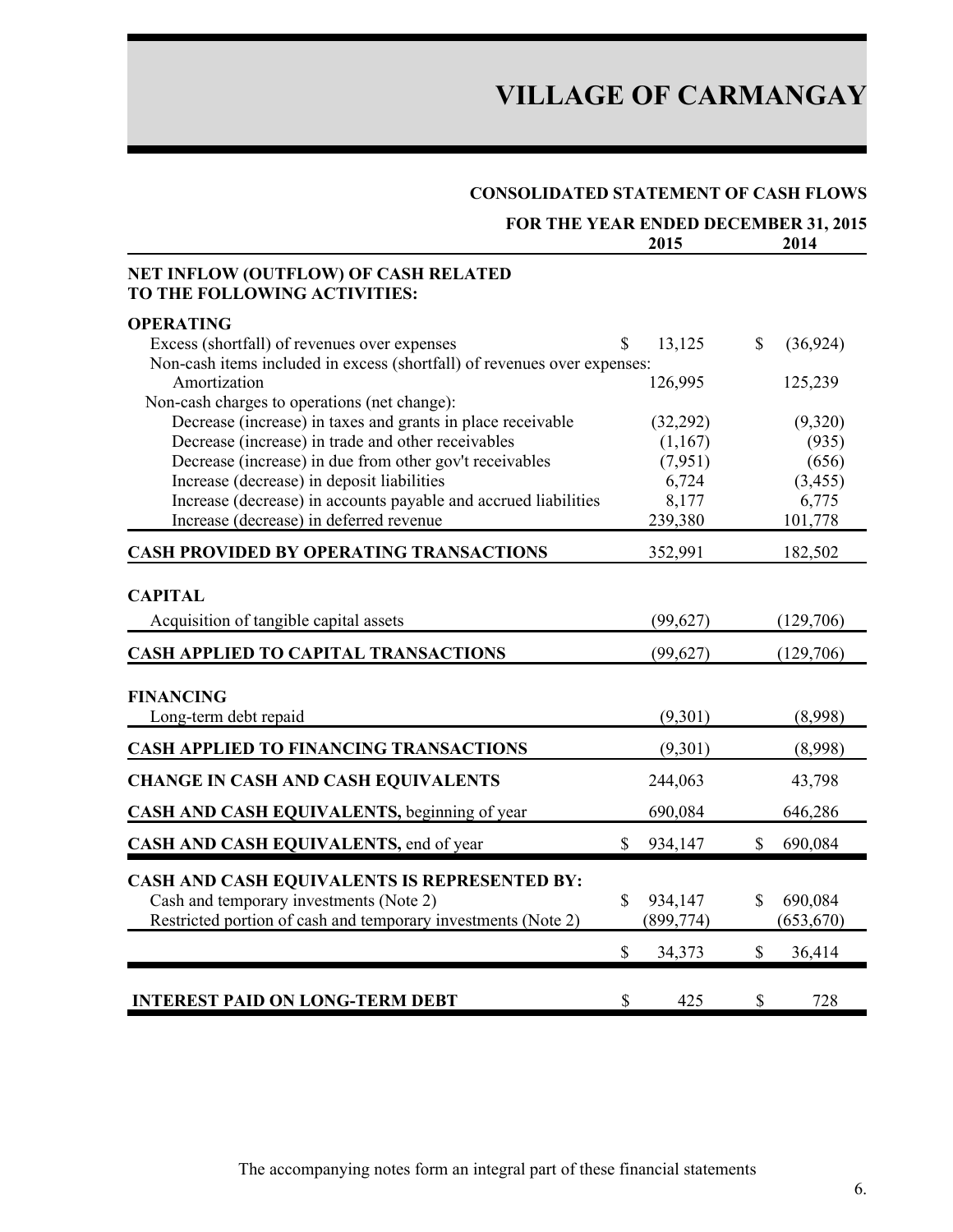# **SCHEDULE OF CHANGES IN ACCUMULATED SURPLUS**

# **FOR THE YEAR ENDED DECEMBER 31, 2015**

|                                                     | <b>Unrestricted</b><br><b>Surplus</b> | <b>Restricted</b><br><b>Surplus</b> | <b>Equity in Tangible</b><br><b>Capital Assets</b> | 2015        | 2014        |
|-----------------------------------------------------|---------------------------------------|-------------------------------------|----------------------------------------------------|-------------|-------------|
| <b>BALANCE</b> , beginning of year                  | 130,596                               | 66,685                              | \$2,346,797                                        | \$2,544,078 | \$2,581,002 |
| Excess (deficiency of revenues over expenses        | 13,125                                |                                     |                                                    | 13,125      | (36, 924)   |
| Current year funds used for tangible capital assets | (88, 381)                             |                                     | 88,381                                             | ۰           |             |
| Annual amortization expense                         | 126,995                               |                                     | (126,995)                                          | ۰           |             |
| Long term debt repaid                               | (9,301)                               |                                     | 9,301                                              |             |             |
| Change in accumulated surplus                       | 42,438                                |                                     | (29, 313)                                          | 13,125      | (36, 924)   |
| <b>BALANCE</b> , end of year                        | 173,034                               | 66,685                              | \$2,317,484                                        | \$2,557,203 | \$2,544,078 |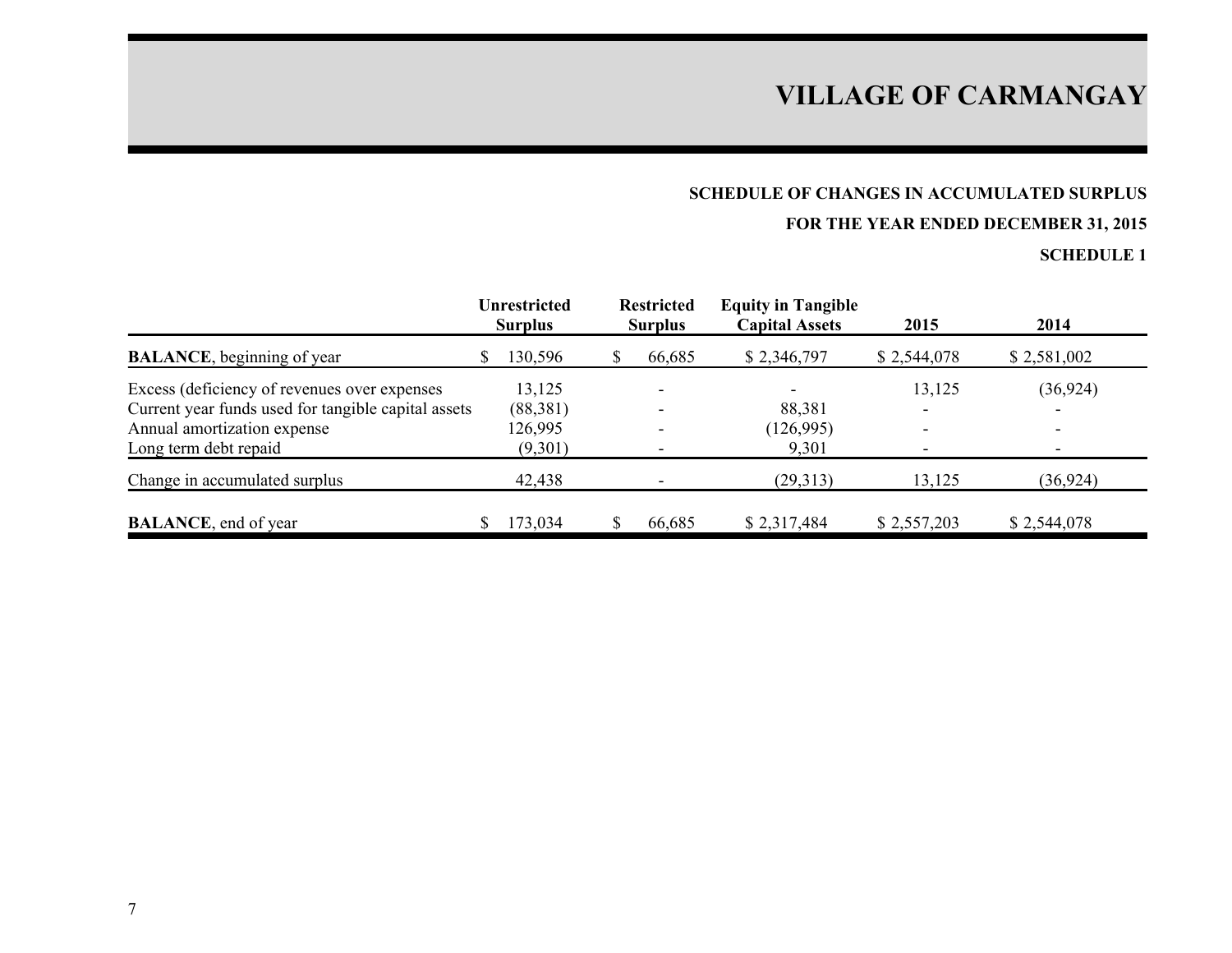### **SCHEDULE OF TANGIBLE CAPITAL ASSETS**

## **FOR THE YEAR ENDED DECEMBER 31, 2015**

| <b>ENGINEERED STRUCTURES</b>           |               |                          |  |                             |    |                  |  |               |      |               |  |                      |  |                 |               |           |               |           |  |
|----------------------------------------|---------------|--------------------------|--|-----------------------------|----|------------------|--|---------------|------|---------------|--|----------------------|--|-----------------|---------------|-----------|---------------|-----------|--|
|                                        |               |                          |  | <b>BUILDINGS</b>            |    | <b>ROADS AND</b> |  | <b>WATER</b>  |      | WASTE         |  | <b>MACHINERY AND</b> |  |                 |               |           |               |           |  |
|                                        |               |                          |  | <b>LAND</b>                 |    |                  |  |               |      |               |  |                      |  |                 |               |           |               |           |  |
|                                        |               | <b>LAND</b>              |  | <b>IMPROVEMENTS STREETS</b> |    |                  |  | <b>SYSTEM</b> |      | <b>SYSTEM</b> |  | <b>EOUIPMENT</b>     |  | <b>VEHICLES</b> |               | 2015      |               | 2014      |  |
| COST:                                  |               |                          |  |                             |    |                  |  |               |      |               |  |                      |  |                 |               |           |               |           |  |
| BALANCE, beginning of year             | <sup>\$</sup> | 146,339 \$               |  | 193,189                     | -S | .474,500         |  | ,208,324      |      | 2,166,394 \$  |  | 246,113 \$           |  | 37,345          |               | 5,472,204 |               | 5,342,498 |  |
| Acquisition of tangible capital assets |               |                          |  | 11,246                      |    | 52,323           |  | 9,969         |      | 7,187         |  | 18,902               |  |                 |               | 99,627    |               | 129,706   |  |
| BALANCE, end of year                   |               | 146,339                  |  | 204,435                     |    | 1,526,823        |  | 1,218,293     |      | 2,173,581     |  | 265,015              |  | 37,345          |               | 5,571,831 |               | 5,472,204 |  |
|                                        |               |                          |  |                             |    |                  |  |               |      |               |  |                      |  |                 |               |           |               |           |  |
| <b>ACCUMULATED AMORTIZATION:</b>       |               |                          |  |                             |    |                  |  |               |      |               |  |                      |  |                 |               |           |               |           |  |
| BALANCE, beginning of year             |               |                          |  | 50,832                      |    | 986,817          |  | 405,060       |      | 1,546,952     |  | 88,462               |  | 28,633          |               | 3,106,756 |               | 2,981,517 |  |
| Annual amortization                    |               | $\overline{\phantom{0}}$ |  | 6,047                       |    | 37,860           |  | 23,710        |      | 46,944        |  | 9,860                |  | 2,575           |               | 126,996   |               | 125,239   |  |
| BALANCE, end of year                   |               |                          |  | 56,879                      |    | 1,024,677        |  | 428,770       |      | 1,593,896     |  | 98,322               |  | 31,208          |               | 3,233,752 |               | 3,106,756 |  |
| <b>NET BOOK VALUE OF</b>               |               |                          |  |                             |    |                  |  |               |      |               |  |                      |  |                 |               |           |               |           |  |
| <b>TANGIBLE CAPITAL ASSETS</b>         |               | $146,339$ \$             |  | 147,556 \$                  |    | 502,146 \$       |  | 789,523       | - \$ | 579,685 \$    |  | $166,693$ \$         |  | 6,137           | У.            | 2,338,079 | $\mathcal{L}$ | 2,365,448 |  |
| <b>2014 NET BOOK VALUE OF</b>          |               |                          |  |                             |    |                  |  |               |      |               |  |                      |  |                 |               |           |               |           |  |
| <b>TANGIBLE CAPITAL ASSETS</b>         |               | 146,339 \$               |  | 142,357                     |    | 487,683          |  | 803,264 \$    |      | 619.442 \$    |  | 157,651 \$           |  | 8,712           | $\mathcal{L}$ | 2,365,448 |               |           |  |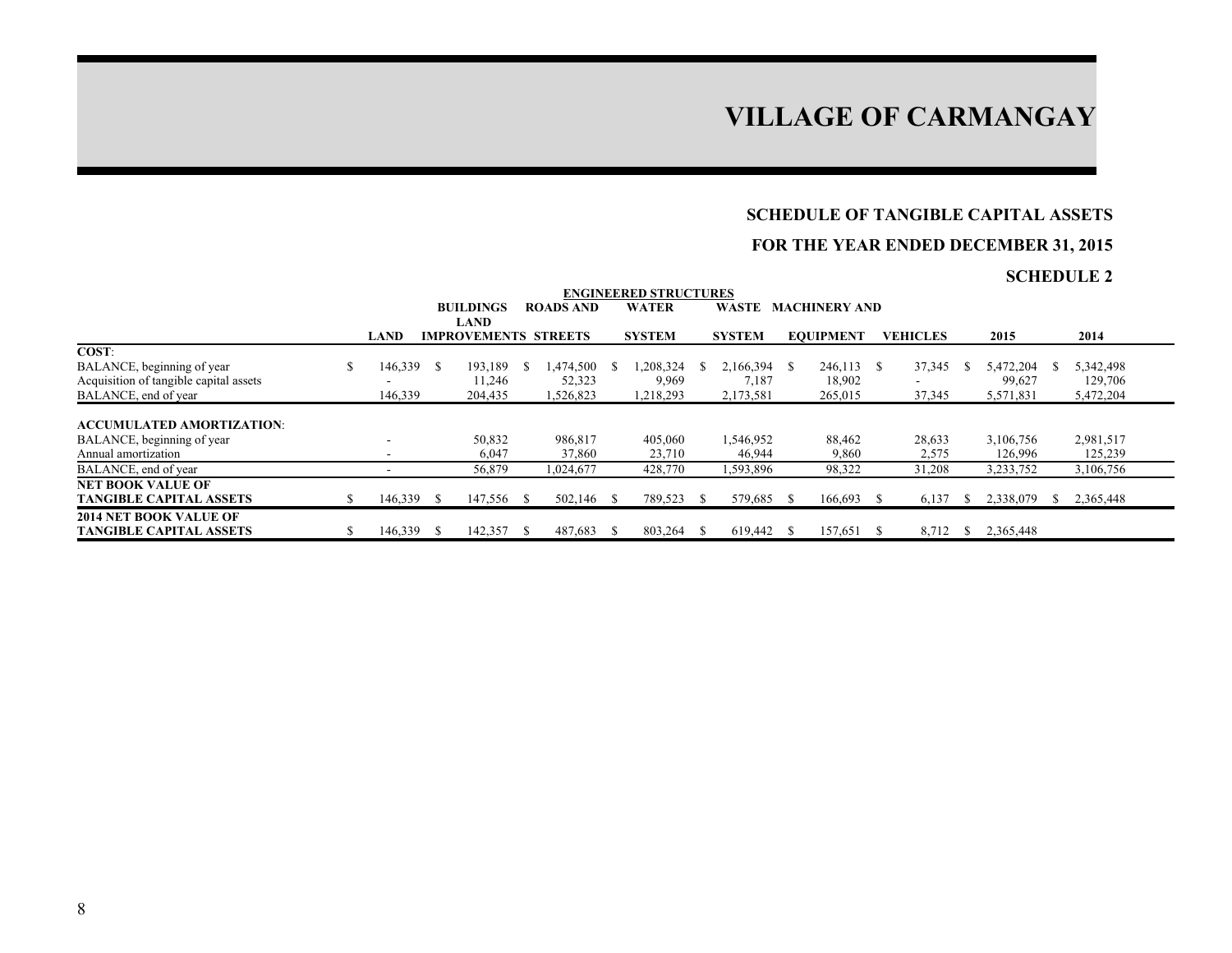# **SCHEDULE OF PROPERTY AND OTHER TAXES**

**FOR THE YEAR ENDED DECEMBER 31, 2015**

|                                                                        |   | <b>BUDGET</b><br>(Unaudited) | 2015                               |   | 2014                         |
|------------------------------------------------------------------------|---|------------------------------|------------------------------------|---|------------------------------|
| <b>TAXATION</b>                                                        |   |                              |                                    |   |                              |
| Real property taxes<br>Special assessments and local improvement taxes | S | 271,202<br>19,000<br>290,202 | \$<br>252,018<br>23,550<br>275,568 | S | 243,661<br>12,950<br>256,611 |
| <b>REQUISITIONS</b>                                                    |   |                              |                                    |   |                              |
| Alberta School Foundation Fund<br>Seniors Lodge                        |   | 51,278<br>3,198              | 51,278<br>3,198                    |   | 48,226<br>2,848              |
|                                                                        |   | 54,476                       | 54,476                             |   | 51,074                       |
| <b>NET MUNICIPAL TAXES</b>                                             |   | 235,726                      | 221,092                            |   | 205,537                      |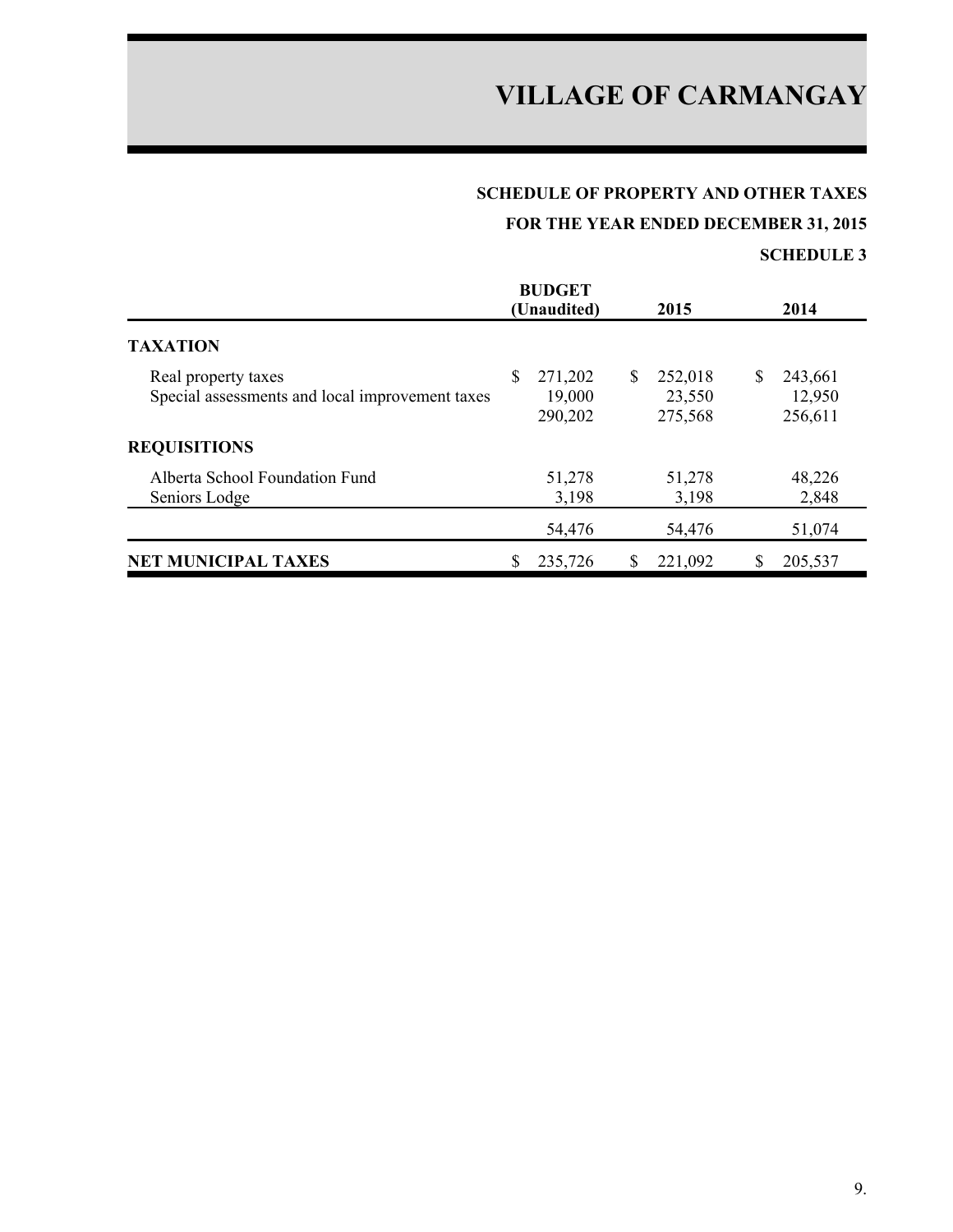### **SCHEDULE OF GOVERNMENT TRANSFERS**

**FOR THE YEAR ENDED DECEMBER 31, 2015**

|                                                                | <b>BUDGET</b><br>(Unaudited) |    | 2015    |    | 2014            |
|----------------------------------------------------------------|------------------------------|----|---------|----|-----------------|
| <b>TRANSFERS FOR OPERATING:</b>                                |                              |    |         |    |                 |
| <b>Provincial Government</b><br><b>Other Local Governments</b> | \$<br>77,046                 | \$ | 41,446  | \$ | 39,917<br>5,332 |
|                                                                | 77,046                       |    | 41,446  |    | 45,249          |
| <b>TRANSFERS FOR CAPITAL:</b>                                  |                              |    |         |    |                 |
| <b>Provincial Government</b>                                   |                              |    | 101,659 |    | 146,652         |
|                                                                |                              |    | 101,659 |    | 146,652         |
| <b>TOTAL GOVERNMENT TRANSFERS</b>                              | 77,046                       | S  | 143,105 | S  | 191,901         |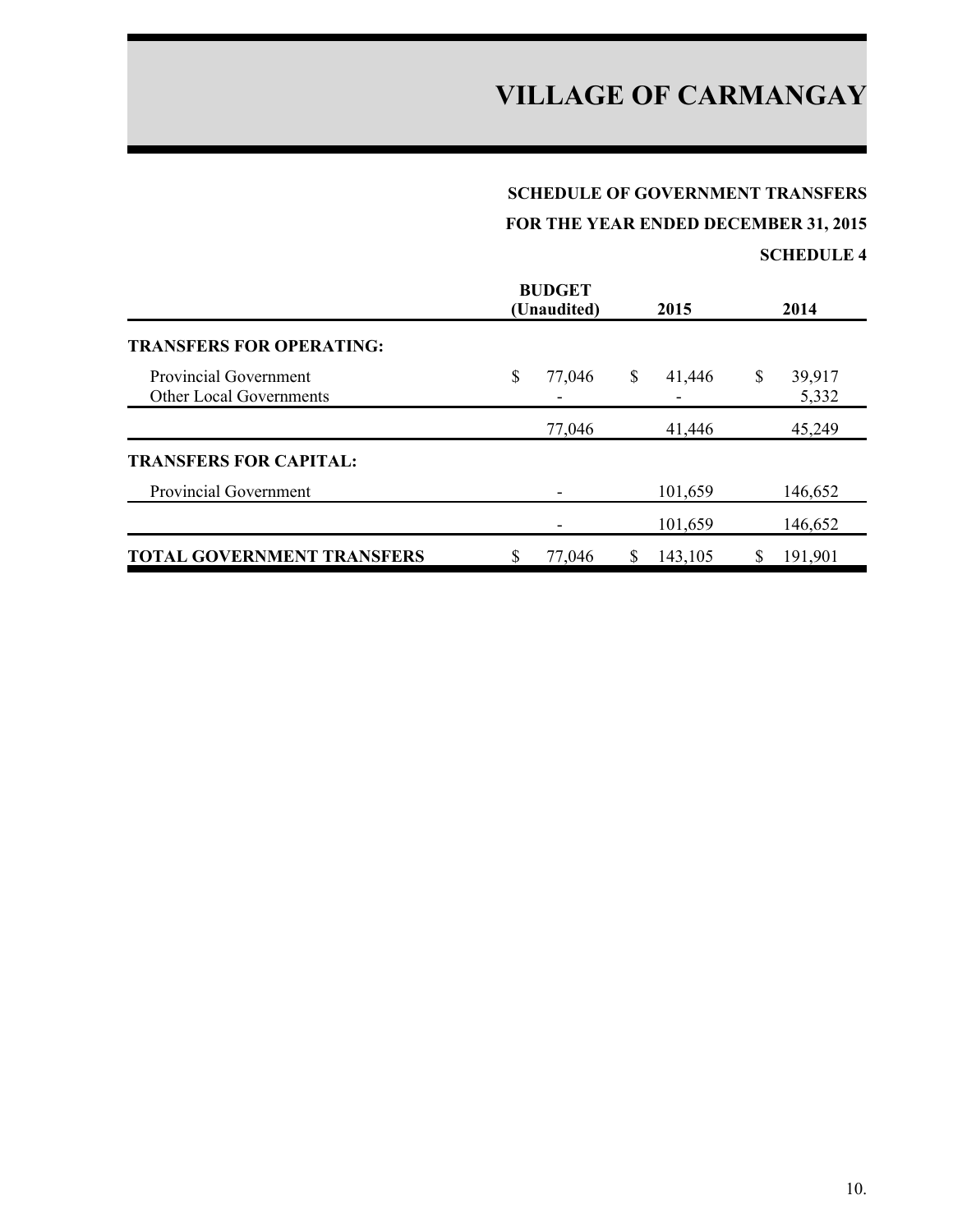# **SCHEDULE OF CONSOLIDATED EXPENSES BY OBJECT**

**FOR THE YEAR ENDED DECEMBER 31, 2015**

|                                            | <b>BUDGET</b><br>(Unaudited) | 2015         | 2014         |
|--------------------------------------------|------------------------------|--------------|--------------|
| <b>CONSOLIDATED EXPENDITURES BY OBJECT</b> |                              |              |              |
| Salaries, wages and benefits               | S<br>189,855                 | S<br>124,618 | S<br>139,399 |
| Contracted and general services            | 129,697                      | 172,626      | 344,037      |
| Materials, goods and utilities             | 128,451                      | 139,752      | 122,576      |
| Transfers to local boards and agencies     | 24,044                       | 13,711       | 22,143       |
| Interest on long-term debt                 | 552                          | 425          | 728          |
| Purchases from other governments           | 35,963                       |              |              |
| Amortization of tangible capital assets    |                              | 126,995      | 125,239      |
| Bank charges and short-tern interest       | 1,500                        | 1,439        | 2,060        |
|                                            | 510,062                      | 579,566      | 756,182      |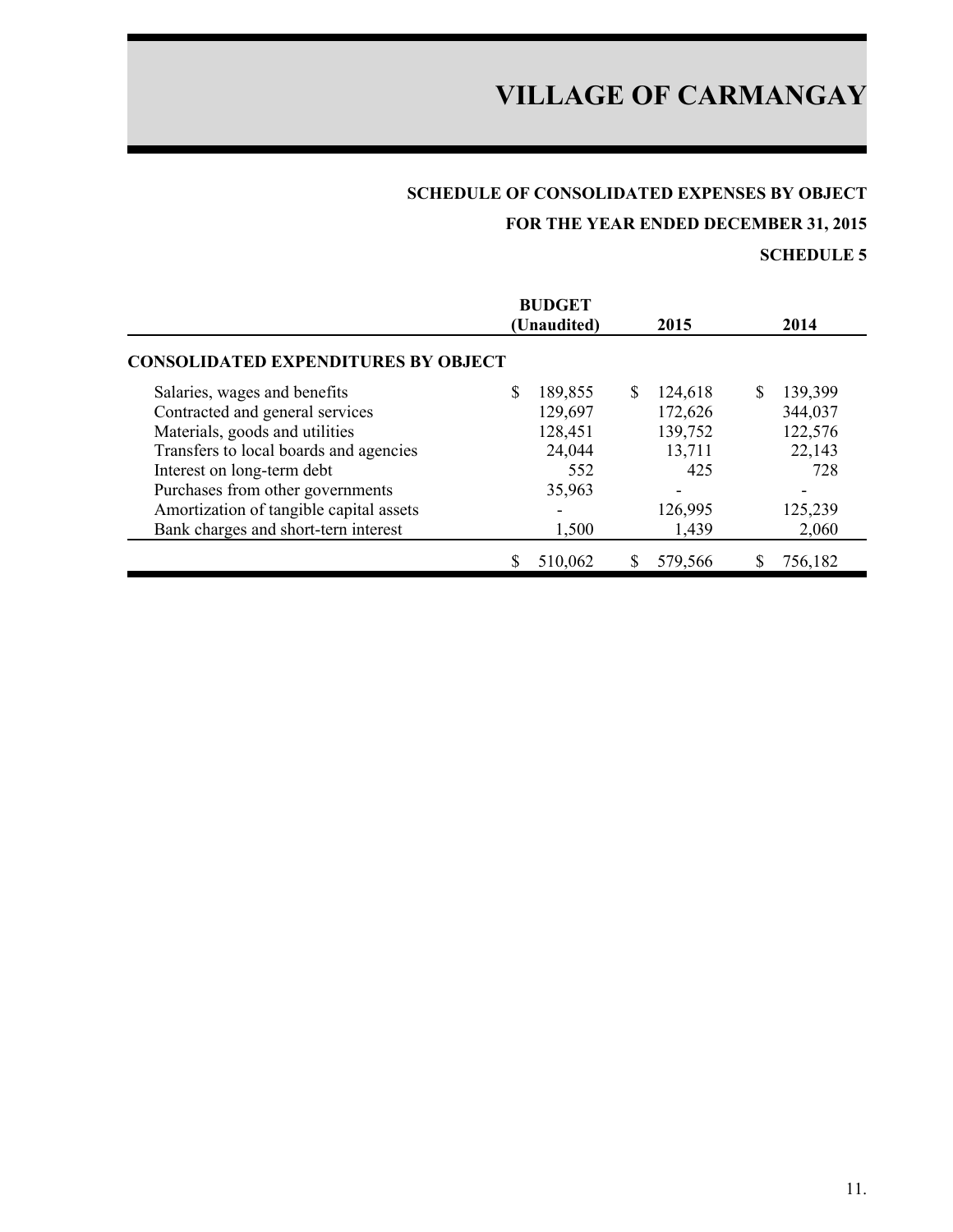# **SCHEDULE OF SEGMENTED DISCLOSURE**

# **FOR THE YEAR ENDED DECEMBER 31, 2015**

|                                       |     | General<br>Government |    | Protective<br>Services | Transportation<br>Services |         | Planning and<br>Development | Recreation<br>and Culture |    | Environmental<br>Services | Other |       |    | Total   |
|---------------------------------------|-----|-----------------------|----|------------------------|----------------------------|---------|-----------------------------|---------------------------|----|---------------------------|-------|-------|----|---------|
|                                       |     |                       |    |                        |                            |         |                             |                           |    |                           |       |       |    |         |
| <b>REVENUE</b><br>Net municipal taxes | \$. | 221,092               | S. |                        |                            |         | \$                          | \$                        | \$ |                           | \$    |       | \$ | 221,092 |
| Government transfers                  |     | 41,446                |    |                        |                            | 101,659 |                             |                           |    |                           |       |       |    | 143,105 |
| User fees and sales                   |     |                       |    |                        |                            |         |                             |                           |    |                           |       |       |    |         |
|                                       |     |                       |    |                        |                            | 90      |                             |                           |    |                           |       |       |    |         |
| of goods                              |     | 1,814                 |    |                        |                            |         | 650                         | 8,065                     |    | 129,855                   |       | 150   |    | 140,624 |
| Investment income                     |     | 4,734                 |    |                        |                            |         |                             |                           |    |                           |       |       |    | 4,734   |
| Contributed assets                    |     |                       |    |                        |                            |         |                             | 11,246                    |    |                           |       |       |    | 11,246  |
| Other revenues                        |     | 70,372                |    | 1,250                  |                            | 269     |                             |                           |    |                           |       |       |    | 71,891  |
|                                       |     | 339,458               |    | 1,250                  |                            | 102,018 | 650                         | 19,311                    |    | 129,855                   |       | 150   |    | 592,692 |
| <b>EXPENSES</b>                       |     |                       |    |                        |                            |         |                             |                           |    |                           |       |       |    |         |
| Contract & general services           |     | 73,051                |    | 1,565                  |                            | 2,574   | 4,823                       | 10,815                    |    | 79,798                    |       |       |    | 172,626 |
| Salaries and wages                    |     | 71,203                |    |                        |                            | 17,990  |                             | 5,156                     |    | 29,733                    |       | 536   |    | 124,618 |
| Goods and supplies                    |     | 8,448                 |    |                        |                            | 27,023  |                             | 1,777                     |    | 102,504                   |       |       |    | 139,752 |
| Transfers to local boards             |     | 6,707                 |    | 1,994                  |                            |         |                             | 5,010                     |    |                           |       |       |    | 13,711  |
| Long-term debt interest               |     | 425                   |    |                        |                            |         |                             |                           |    |                           |       |       |    | 425     |
| Other expenses                        |     | ,439                  |    |                        |                            |         |                             |                           |    |                           |       |       |    | 1,439   |
|                                       |     | 161,273               |    | 3,559                  |                            | 47,587  | 4,823                       | 22,758                    |    | 212,035                   |       | 536   |    | 452,571 |
| <b>NET REVENUE BEFORE</b>             |     |                       |    |                        |                            |         |                             |                           |    |                           |       |       |    |         |
| <b>AMORTIZATION</b>                   |     | 178,185               |    | (2,309)                |                            | 54,431  | (4,173)                     | (3, 447)                  |    | (82,180)                  |       | (386) |    | 140,121 |
| <b>Amortization Expense</b>           |     | 126                   |    | 455                    |                            | 47,336  |                             | 4,447                     |    | 74,632                    |       |       |    | 126,996 |
| <b>NET REVENUE</b>                    | \$  | 178,059               | \$ | (2,764)                | S.                         | 7,095   | \$<br>(4,173)               | \$<br>(7, 894)            | S. | (156, 812)                | S.    | (386) | S  | 13,125  |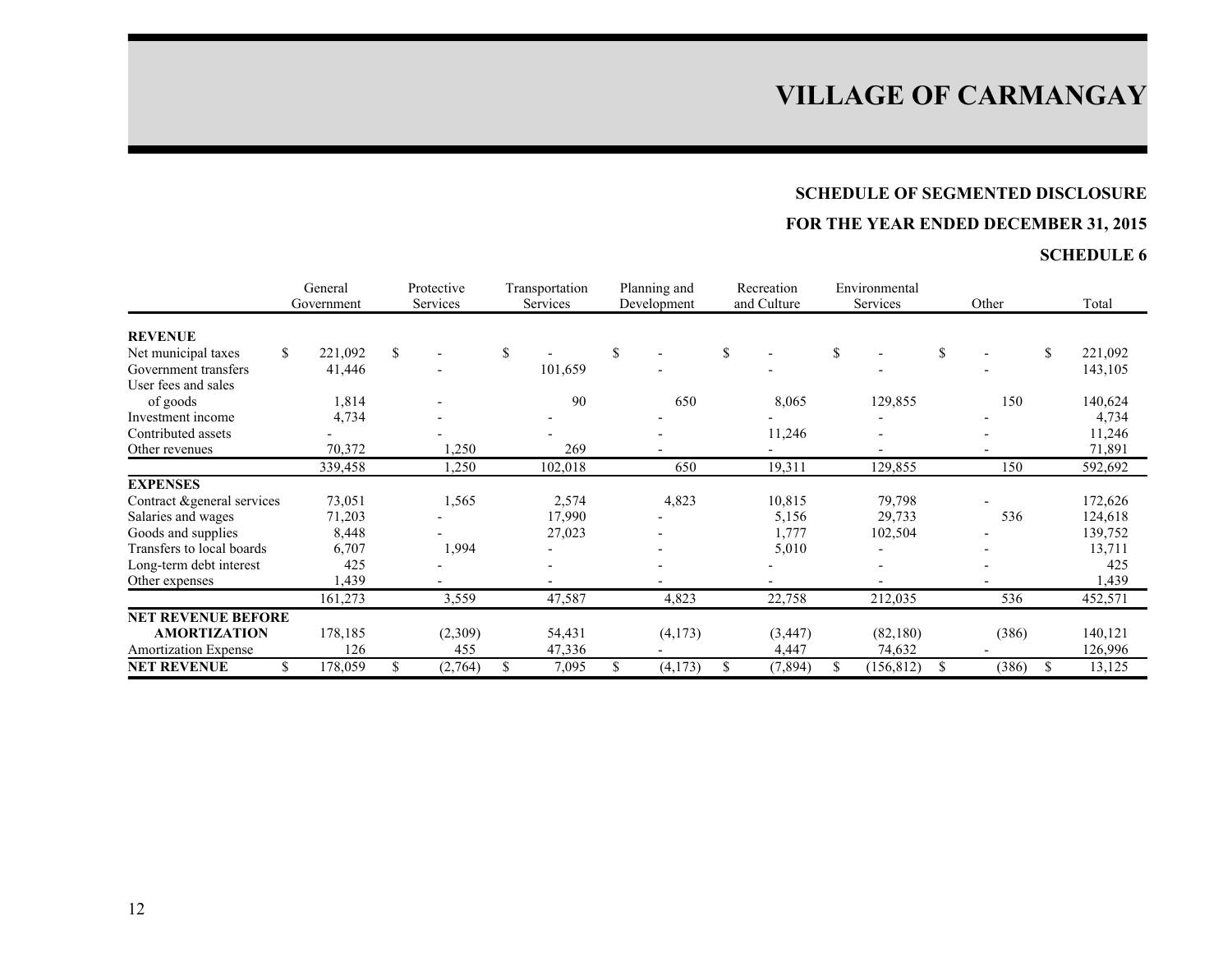### **NOTES TO FINANCIAL STATEMENTS**

### **FOR THE YEAR ENDED DECEMBER 31, 2015**

#### **1. SIGNIFICANT ACCOUNTING POLICIES**

The consolidated financial statements of the Village of Carmangay are the representations of management prepared in accordance with Canadian public sector accounting standards for local governments established by the Public Sector Accounting Board of CPA Canada. Significant aspects of the accounting policies adopted by the town are as follows:

#### (a) Reporting Entity

The financial statements consist of tax supported and self-supporting activities or entities whose operations and assets are under the control of the municipal council.

The schedule of taxes levied also includes operating requisitions for many educational, health care, social and other external organization that are not controlled by the municipal council.

The statements exclude trust assets that are administered for the benefit of external parties.

(b) Basis of accounting

The financial statements are prepared using the accrual basis of accounting. The accrual basis of accounting records revenue as it is earned and measurable. Expenses are recognized as they are incurred and measurable based upon receipt of goods or services and/or the legal obligation to pay.

Funds from external parties and earnings thereon restricted by agreement or legislation are accounted for as deferred revenue until used for the purpose specified,

Government transfers, contributions, and other amounts are received from third parties pursuant to legislation, regulation, or agreement and may only be used for certain programs, in the completion of specific work, or for the purchase of tangible capital assets. In addition, certain user charges and fees are collected for which the related services have yet to be performed. Revenue is recognized in the period when the related expenses are incurred, services performed or the tangible capital assets are acquired.

(c) Government Transfers

Government transfers are the transfer of assets from senior levels of government that are not the result of an exchange transaction, are not expected to be repaid in the future, or the result of a direct financial return.

Government transfers are recognized in the consolidated financial statements as revenue in the period in which events giving rise to the transfer occur, providing the transfers are authorized, any eligibility criteria have been met, and reasonable estimates of the amounts can be determined.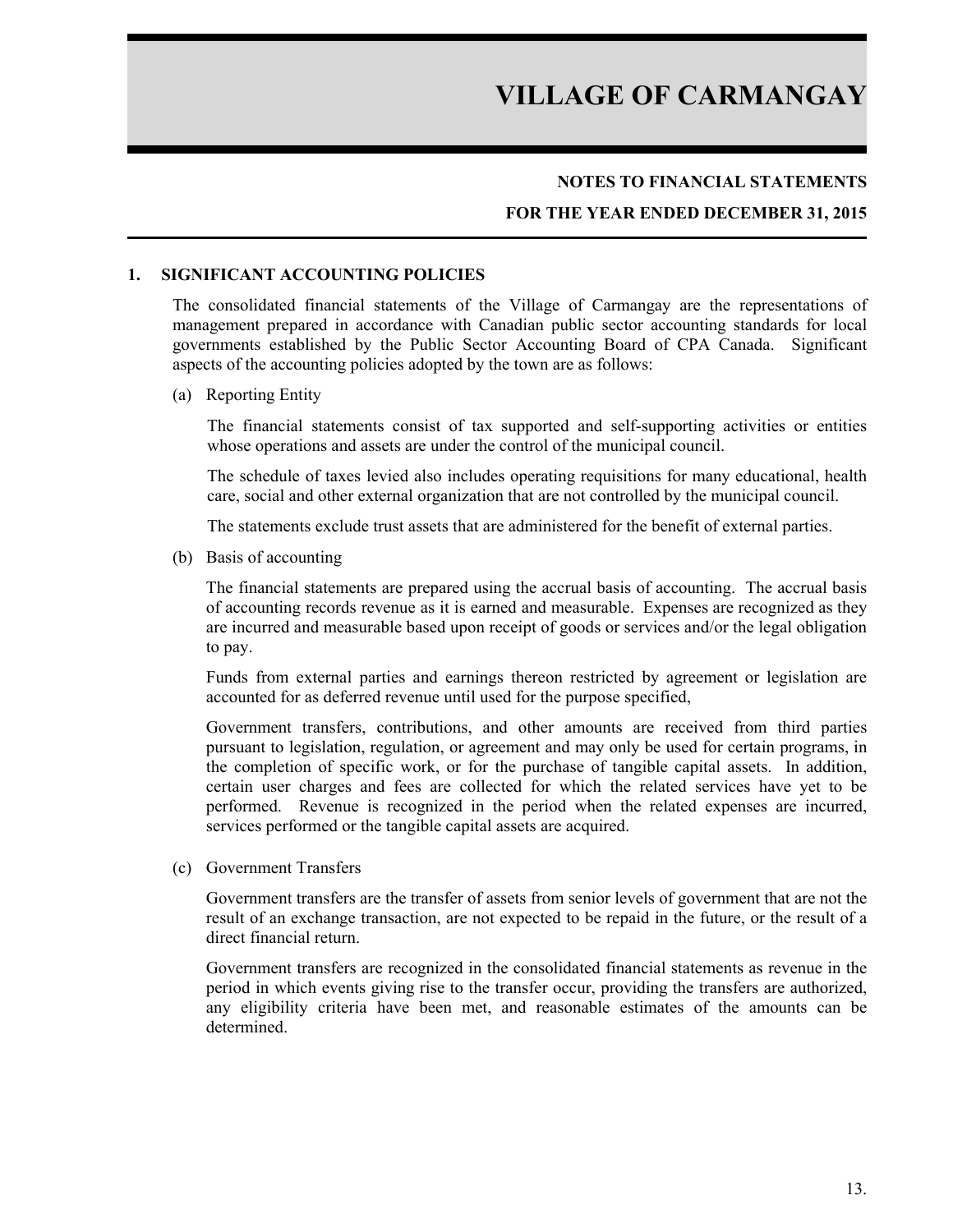## **NOTES TO FINANCIAL STATEMENTS**

### **FOR THE YEAR ENDED DECEMBER 31, 2015**

#### **1. SIGNIFICANT ACCOUNTING POLICIES, continued**

(d) Investments

Investments are recorded at cost. Investment premiums and discounts are amortized proportionately over the term of the respective investment.

(e) Non-Financial Assets

Non-financial assets are not available to discharge existing liabilities and are held for use in the provision of services. They have useful lives extending beyond the current year and are not intended for sale in the normal course of operations. The change in non-financial assets during the year, together with the excess of revenues over expenses, provided the consolidated Change in Net Financial Assets (Debt) for the year.

i. Tangible Capital Assets

Tangible capital assets are recorded at cost which included all amounts that are directly attributable to acquisition, construction, development or betterment of the assets. The cost, less residual value of the tangible capital assets is amortized on a straight-line basis over the estimated useful life as follows:

| Land Improvements            | $15-20$ years |
|------------------------------|---------------|
| <b>Buildings</b>             | $25-50$ years |
| <b>Engineered Structures</b> |               |
| Water System                 | $35-65$ years |
| Wastewater system            | $35-65$ years |
| Other engineered structures  | $15-40$ years |
| Machinery and equipment      | 5-20 years    |
| Vehicles                     | $3-20$ years  |

One-half of the annual amortization is charged in the year of acquisition and in the year of disposal. Assets under construction are not amortized until the assets if available for productive use.

ii. Contributions of Tangible Capital Assets

Tangible capital assets received as contributions are recorded at fair value at the date of receipt and also are recorded as revenue.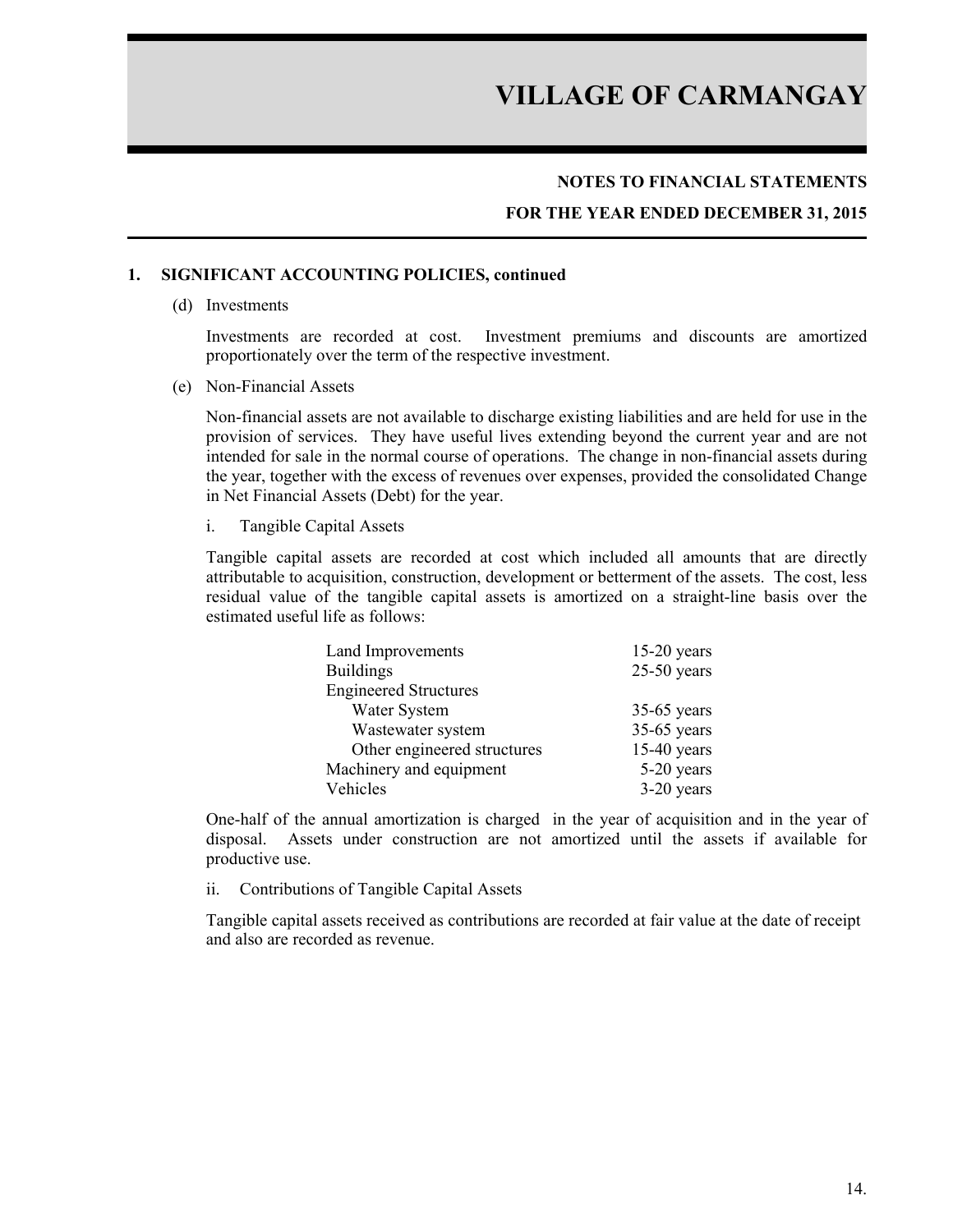# **NOTES TO FINANCIAL STATEMENTS**

## **FOR THE YEAR ENDED DECEMBER 31, 2015**

#### **1. SIGNIFICANT ACCOUNTING POLICIES, continued**

(f) Taxes and Grants in Lieu Receivable

Taxes and grants in lieu receivable consist of current tax levies which remain outstanding at December 31, 2015.

(g) Inventories

Inventories of materials and supplies are valued at cost.

Land held for resale is recorded at cost. Cost included costs for land acquisition and improvements required to prepare the land for servicing such as clearing, stripping, and leveling charges. Related development costs incurred to provide infrastructure such as water and wastewater services, roads, sidewalks, and street lighting are recorded as physical assets under their respective functions. When land is sold the inventory balance is reduced with an offsetting adjustment to equity in physical assets.

(h) Reserves for Future Expenditures

Reserves are established at the discretion of council to se aside funds for future operating and capital expenditures. Transfers to and/or from reserves are reflected as an adjustment to the applicable fund.

(i) Use of Estimates

The preparation of financial statements in conformity with Canadian public sector accounting standards for local governments requires management to make estimates and assumptions that affect the reported amounts of assets and liabilities and disclosure of contingent assets and liabilities at the date of the financial statements, and the reported amounts of revenues and expenditures during the period. Actual results could differ from those estimates.

(j) Certain balances may not add due to formula rounding.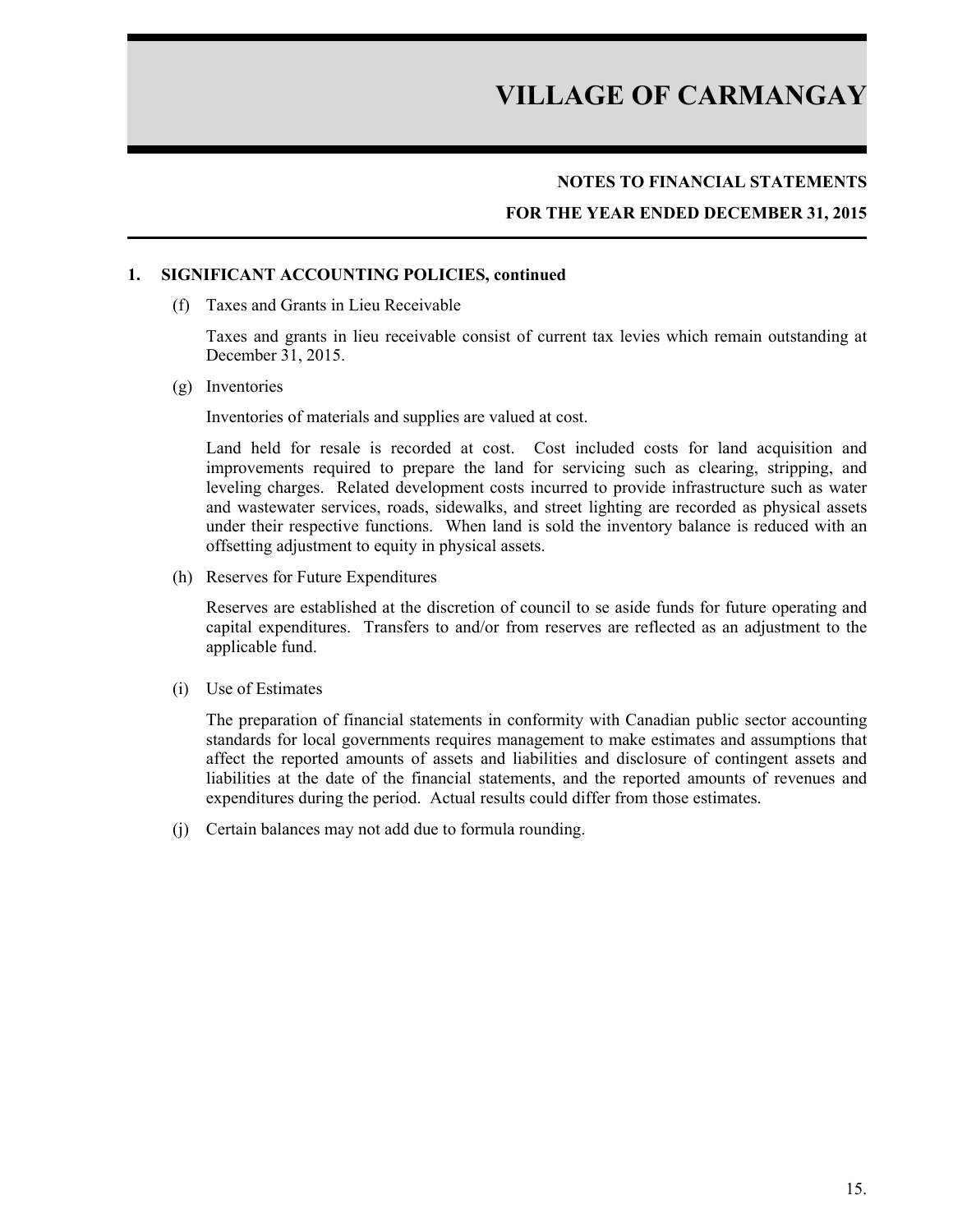### **NOTES TO FINANCIAL STATEMENTS**

### **FOR THE YEAR ENDED DECEMBER 31, 2015**

### **2. CASH AND TEMPORARY INVESTMENTS**

|                                | 2015          | 2014        |
|--------------------------------|---------------|-------------|
| Cash                           | 373,075<br>\$ | 78,365<br>S |
| Investments - cash equivalents | 561,072       | 611,719     |
|                                | 934,147<br>S  | 690,084     |
| Restricted cash                |               |             |
| Restricted surplus             | \$<br>66,685  | 66,685      |
| Deferred revenue               | 821,655       | 582,275     |
| Deposits                       | 11,434        | 4,710       |
|                                | 899,774       | 653,670     |

Temporary investments are short term deposits with maturities within the normal operating cycle (fiscal year) of the municipality.

Non-current investments are term deposits with maturities exceeding the normal operating cycle (fiscal year) of the municipality.

### **3. TAXES AND GRANTS IN PLACE OF TAXES RECEIVABLE**

|                                            | 2015   | 2014   |
|--------------------------------------------|--------|--------|
| Current taxes and grants in place of taxes | 64.474 | 46,134 |
| Arrears taxes                              | 30,227 | 16,275 |
|                                            | 94,701 | 62,409 |
| Less: allowance for doubtful accounts      | -      |        |
|                                            | 94.701 | 62.409 |

#### **4. TANGIBLE CAPITAL ASSETS**

| <b>NET BOOK VALUE</b>        | 2015          | 2014          |
|------------------------------|---------------|---------------|
| Land                         | \$<br>146,339 | \$<br>146,339 |
| Land Improvements            | 46,529        | 38,299        |
| <b>Buildings</b>             | 101,026       | 104,057       |
| <b>Engineered Structures</b> |               |               |
| Roadway system               | 502,146       | 487,683       |
| Water distribution system    | 789,523       | 803,264       |
| Wastewater treatment system  | 579,685       | 619,442       |
| Machinery, equipment and     |               |               |
| furnishings                  | 166,694       | 157,651       |
| Vehicles                     | 6,138         | 8,713         |
|                              | \$2,338,080   | \$2,365,448   |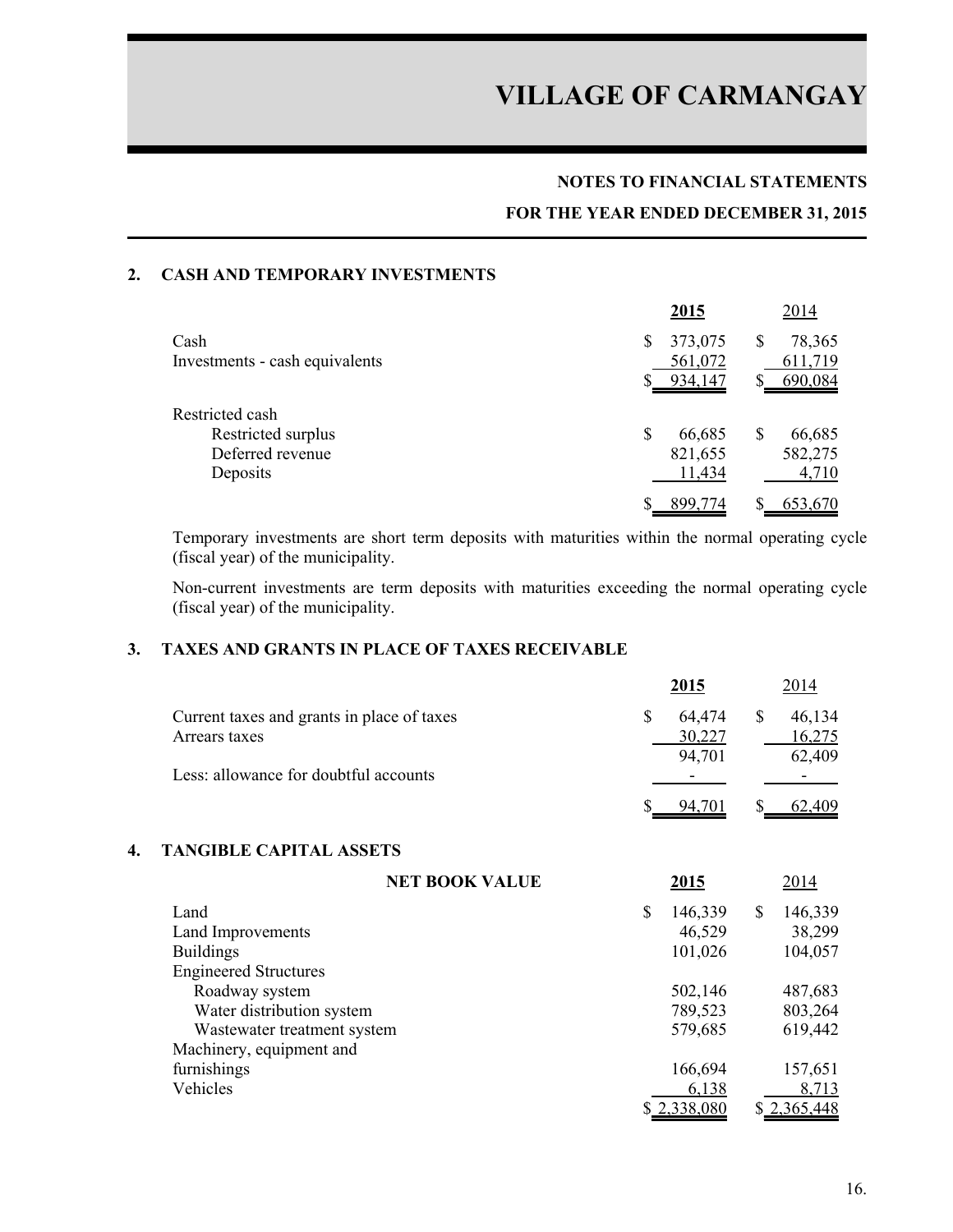### **NOTES TO FINANCIAL STATEMENTS**

## **FOR THE YEAR ENDED DECEMBER 31, 2015**

#### **5. LONG-TERM DEBT**

|                          |      |            | <u>2015</u>            | 2014          |
|--------------------------|------|------------|------------------------|---------------|
| Tax supported debentures |      |            | \$<br>9,350            | <u>18,650</u> |
| <b>Current Portion</b>   |      |            | <sup>\$</sup><br>9,350 | 8,997         |
|                          |      | Principal  | Interest               | Total         |
|                          | 2016 | 9,350<br>D | S                      | 9,525<br>ъ    |

Loan due to ATB Financial for generator for water treatment plant. Blended quarterly payments of \$2,431 with interest calculated at prime bank rate. The loan is due in full January 1, 2017. Security is provided by a bylaw of the Village of Carmangay.

## **6. DEFERRED REVENUE AND DEPOSIT LIABILITIES**

|                                        | 2015 |         | 2014                 |
|----------------------------------------|------|---------|----------------------|
| Deposits                               |      |         |                      |
| Playground donations                   | \$   | 6,057   | \$<br>$\blacksquare$ |
| Water deposits                         |      | 1,087   | 1,087                |
| Tax prepayments                        |      | 3,520   | 2,401                |
| Water prepayments                      |      | 770     | 1,222                |
|                                        |      | 11,434  | 4,710                |
| Infrastructure Canada-Alberta programs |      | 821,655 | 582,275              |
|                                        |      | 833,089 | 586,985              |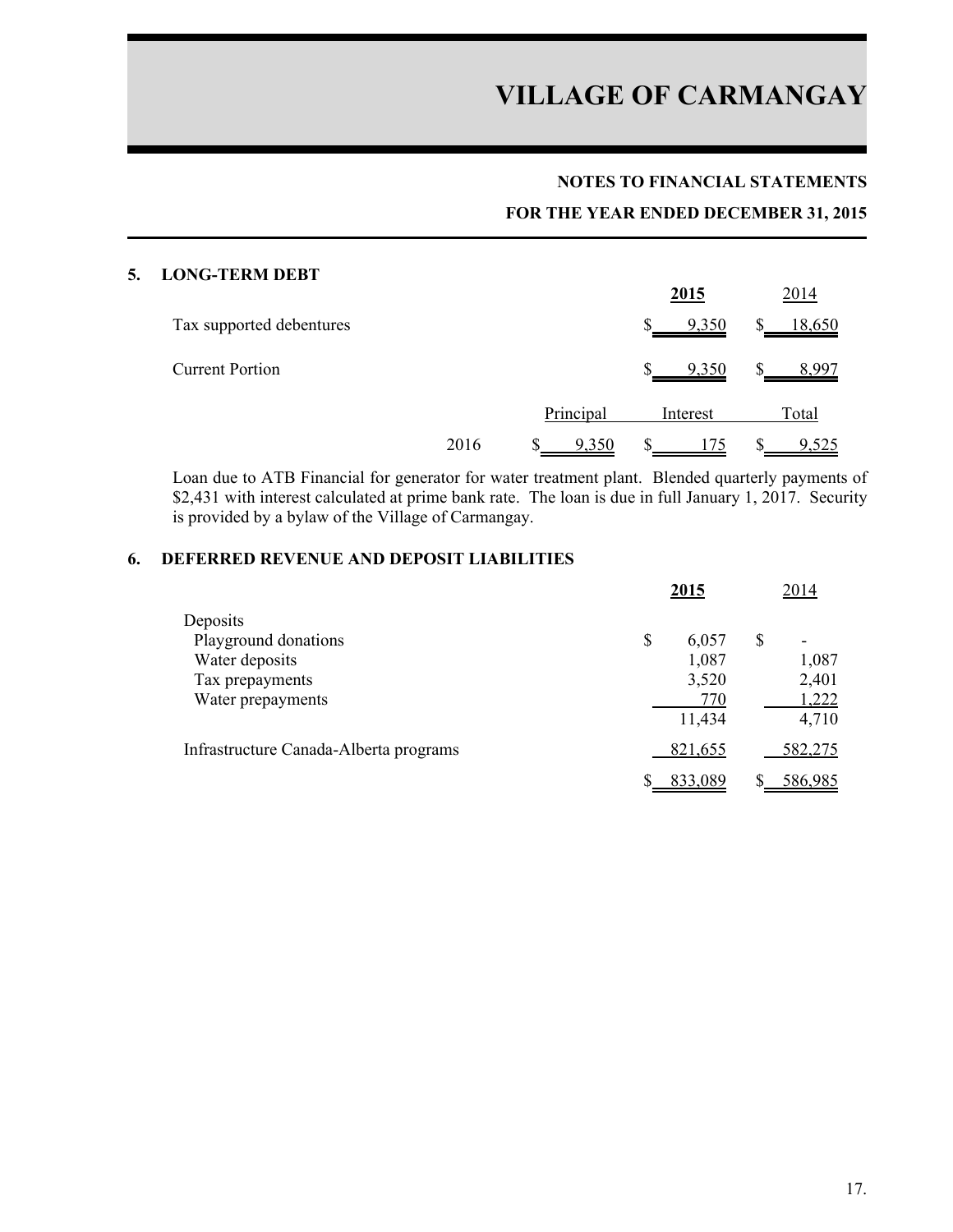## **NOTES TO FINANCIAL STATEMENTS**

#### **FOR THE YEAR ENDED DECEMBER 31, 2015**

### **7. SALARY AND BENEFITS DISCLOSURE**

Disclosure of salaries and benefits for elected municipal officials the chief administrative officer and designated officers as required by Alberta Regulation 313/2000 is as follows:

|                    | 2015   |                | 2014   |    |        |
|--------------------|--------|----------------|--------|----|--------|
|                    | Salary | Benefits and   |        |    |        |
|                    |        | Allowances (2) | Total  |    | Total  |
| Mayor Nichols      | 5,035  | 1,924          | 6,959  | \$ | 8,196  |
| Councilor Sabourin | 4,280  | 1,548          | 5,828  |    | 6,568  |
| Councilor Smidt    | 4,445  | 2,773          | 7,218  |    | 5,216  |
| CAO                | 31,404 | 5,104          | 36,508 |    | 66,546 |

- (1) Salary includes regular base pay, bonuses, overtime, lump sum payments, gross honoraria, and any other direct cash remuneration.
- (2) Employer's share of all employee benefits and contributions or payments made on behalf of employees including pension, health care, dental coverage, vision coverage, group life insurance. accidental disability and dismemberment insurance, long and short term disability plans, professional memberships and tuition.
- (3) Benefits and allowance figures also include the employer's share of the costs of additional taxable benefits including special leave with pay, financial planning services. retirement services, concession loans, travel allowances, car allowances and club memberships.

#### **8. DEBT LIMITS**

Section 276(2) of the Municipal Government Act requires that debt and debt limits as defined by Alberta Regulation 255/00 for the Village of Carmangay be disclosed as follows:

|                                                  | 2015    | 2014         |
|--------------------------------------------------|---------|--------------|
| Total debt limit                                 | 736,550 | 858,908      |
| Total debt                                       | (9,350) | (18,650)     |
| Amount of debt limit (exceeded) unused           | 727,200 | 840,258      |
|                                                  | 2015    | <u>2014</u>  |
| Debt servicing limit                             | 122,758 | 143,151<br>S |
| Debt servicing                                   | (9,525) | (9, 726)     |
| Amount of debt servicing limit (exceeded) unused | 113,233 | 133,425      |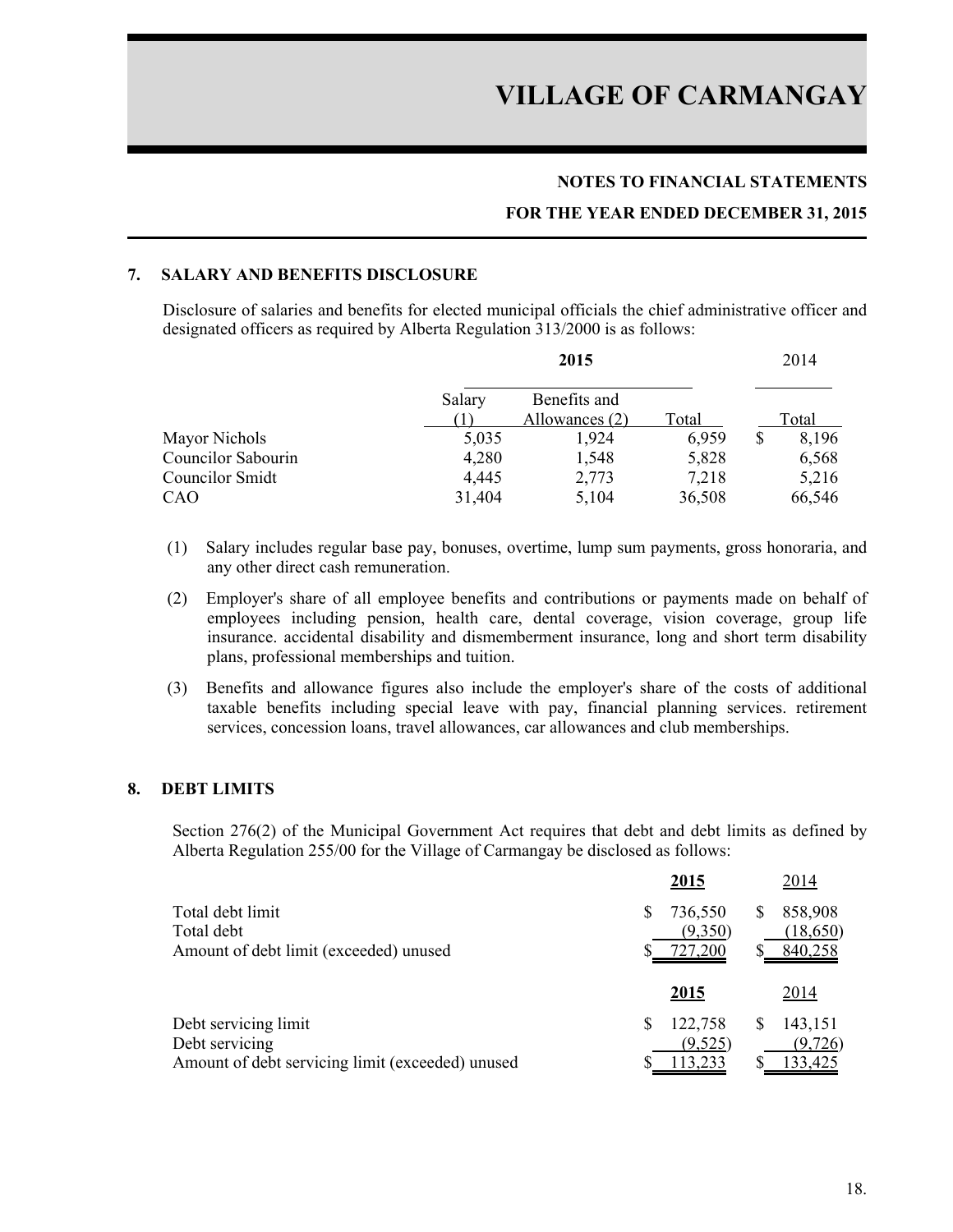### **NOTES TO FINANCIAL STATEMENTS**

### **FOR THE YEAR ENDED DECEMBER 31, 2015**

#### **8. DEBT LIMITS, continued**

The debt limit is calculated as 1.5 times revenue of the municipality (as defined in Alberta Regulation 255/00) and the debt service limit is calculated at 0.25 times such revenue. Incurring debt beyond these limitations requires approval by the Minister of Municipal Affairs. These thresholds are guidelines used by Alberta Municipal Affairs to identify municipalities that could be at financial risk if further debt is acquired. The calculation taken alone does not represent the financial stability of the municipality. Rather, the financial statements must be interpreted as a whole.

#### **9. EQUITY IN TANGIBLE CAPITAL ASSETS**

|                                                                               | <u>2015</u>                             | 2014                                    |
|-------------------------------------------------------------------------------|-----------------------------------------|-----------------------------------------|
| Tangible capital assets (Schedule 2)<br>Accumulated amortization (Schedule 2) | \$5,571,831<br>(3,233,752)<br>2,338,079 | \$5,472,204<br>(3,106,756)<br>2,365,448 |
| Long-term debt (Note 5)                                                       | (9,350)                                 | (18, 650)                               |
|                                                                               | \$2,328,729                             | \$2,346,798                             |
| <b>ACCUMULATED SURPLUS</b><br>10.                                             | 2015                                    | 2014                                    |
| Unrestricted surplus                                                          | \$<br>173,034                           | $\mathbb{S}$<br>130,596                 |
| Restricted surplus                                                            |                                         |                                         |
| Capital reserve                                                               | 19,911                                  | 19,911                                  |
| Operating contingency                                                         | 7,654                                   | 7,654                                   |
| Assessment reserve                                                            | 3,000                                   | 3,000                                   |
| Garbage reserve                                                               | 621                                     | 621                                     |
| Water treatment reserve                                                       | 5,499                                   | 5,499                                   |
| Operating reserve                                                             | 30,000<br>66,685                        | 30,000<br>66,685                        |
|                                                                               |                                         |                                         |
| Equity in tangible capital assets                                             | <u>2,328,729</u>                        | 2,346,797                               |
|                                                                               | \$2,568,448                             | \$2,544,078                             |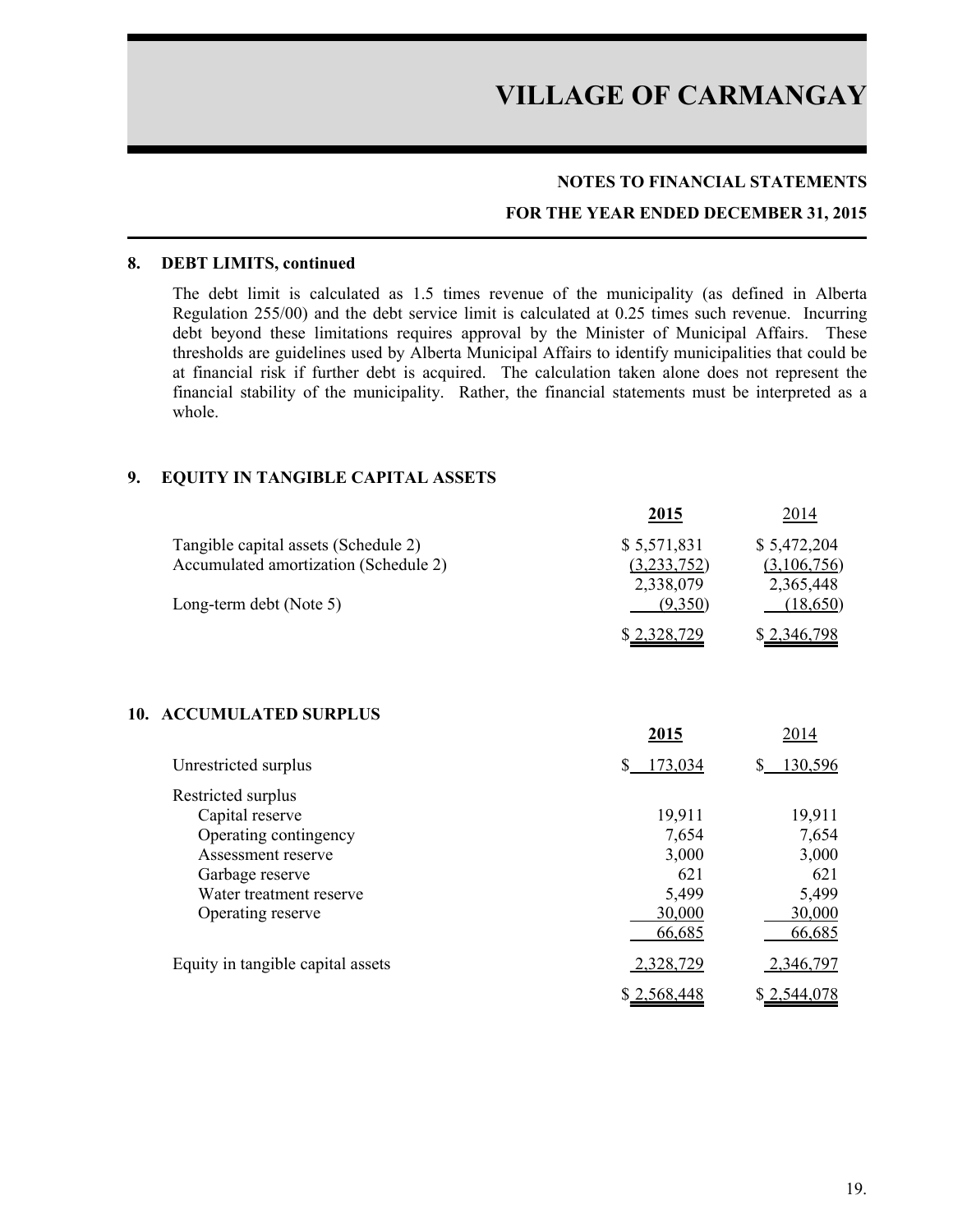### **NOTES TO FINANCIAL STATEMENTS**

### **FOR THE YEAR ENDED DECEMBER 31, 2015**

#### **11. LOCAL AUTHORITIES PENSION PLAN**

Employees of the Village participate in the Local Authorities Pension Plan (LAPP), which is one of the plans covered by the Alberta Public Sector Pension Plans Act. The LAPP is financed by employer and employee contributions and by investment earnings of the LAPP Fund.

Contributions for current service are recorded as expenditures in the year in which they become due.

The Village is required to make current service contributions to the LAPP of 5.525% of pensionable earnings up to the year's maximum pensionable earnings under the Canada Pension Plan and 7.4% on pensionable earnings above this amount. Employees of the Village are required to make current service contributions of 4.535% of personable salary up to the year's maximum personable salary and 6.4% on personable salary above this amount.

Total current service contributions by the Village to the LAPP in 2015 \$8,770 (2014 - \$7,879). Total current service contributions by the employees of the Village to the LAPP in 2015 were \$8,000 (2014 - \$6,992).

#### **12. CONTINGENCIES**

The Village of Carmangay is a member of the Alberta Municipal Insurance Exchange (MUNIX). Under the terms of membership, the Village could become liable for its proportionate share of any claim losses in excess of the funds held by the exchange. Any liability incurred would be accounted for as a current transaction in the year the losses are determined.

#### **13. FINANCIAL INSTRUMENTS**

The Village's financial instruments are initially recorded at fair market value and consist of of cash and temporary investments, accounts receivable, accounts payable, deposit liabilities, accrued liabilities, and long-term debt. It is management's opinion that the town is not exposed to significant interest or currency risk arising from these financial instruments.

The Village is subject to credit risk with respect to taxes and grants in place of taxes receivable and trade and other receivables. Credit risk arises from the possibility that taxpayers and entities to which the town provides services may experience financial difficulty and be unable to fulfill their obligations. The large number and diversity of taxpayers and customers minimize the credit risk.

Unless otherwise noted, the stated of these financial instruments approximate fair value.

#### **14. SEGMENTED DISCLOSURE**

The Village of Carmangay provides a range of services to its ratepayers. For each reported segment, revenues and expenses represent both amounts that are directly attributable to the segment and amounts that are allocated on a reasonable basis. The accounting policies used in these segments are consistent with those followed in the preparation of the financial statements as disclosed in Note 1.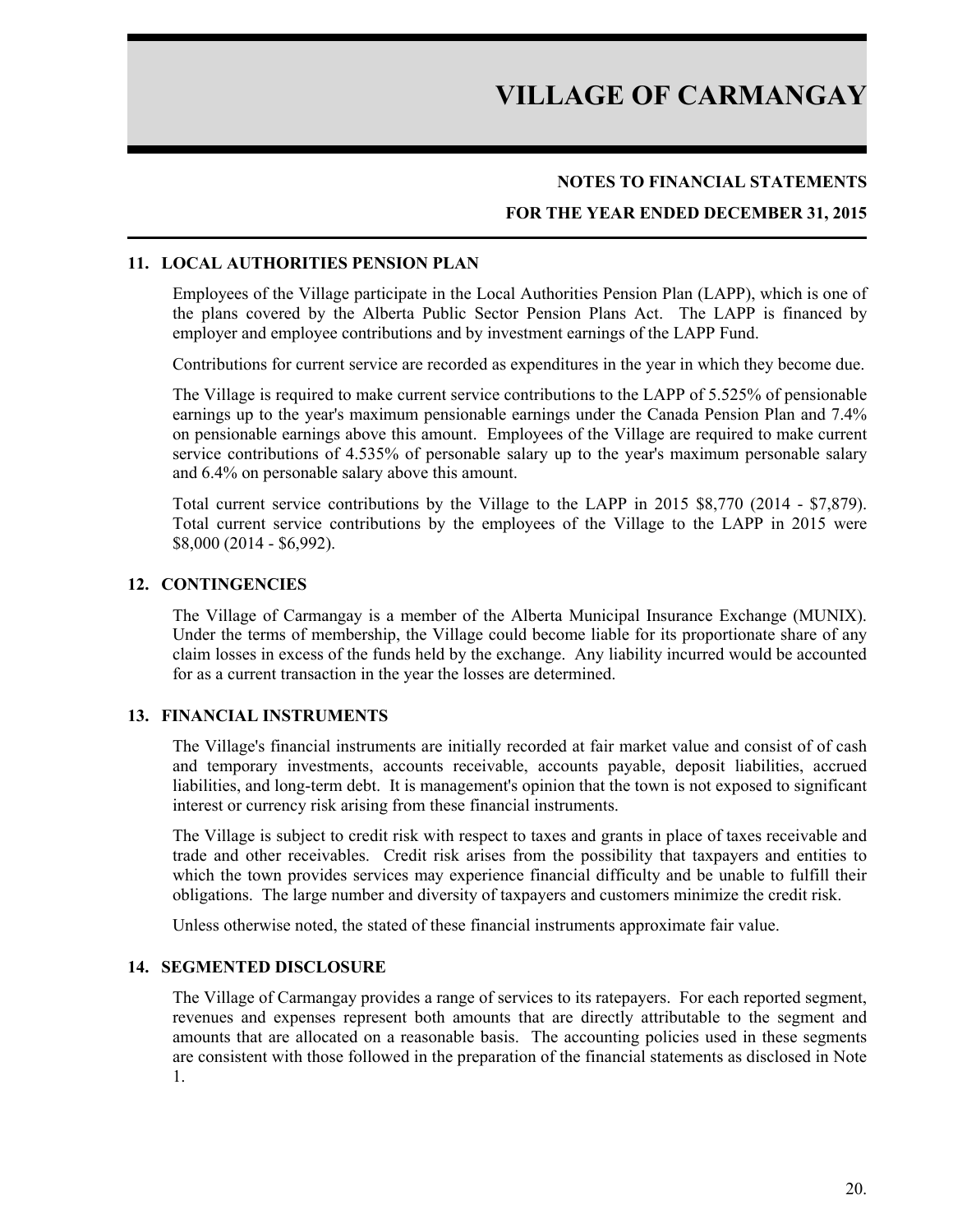# **NOTES TO FINANCIAL STATEMENTS**

**FOR THE YEAR ENDED DECEMBER 31, 2015**

## **15. APPROVAL OF FINANCIAL STATEMENTS**

Council and Management have approved these financial statements.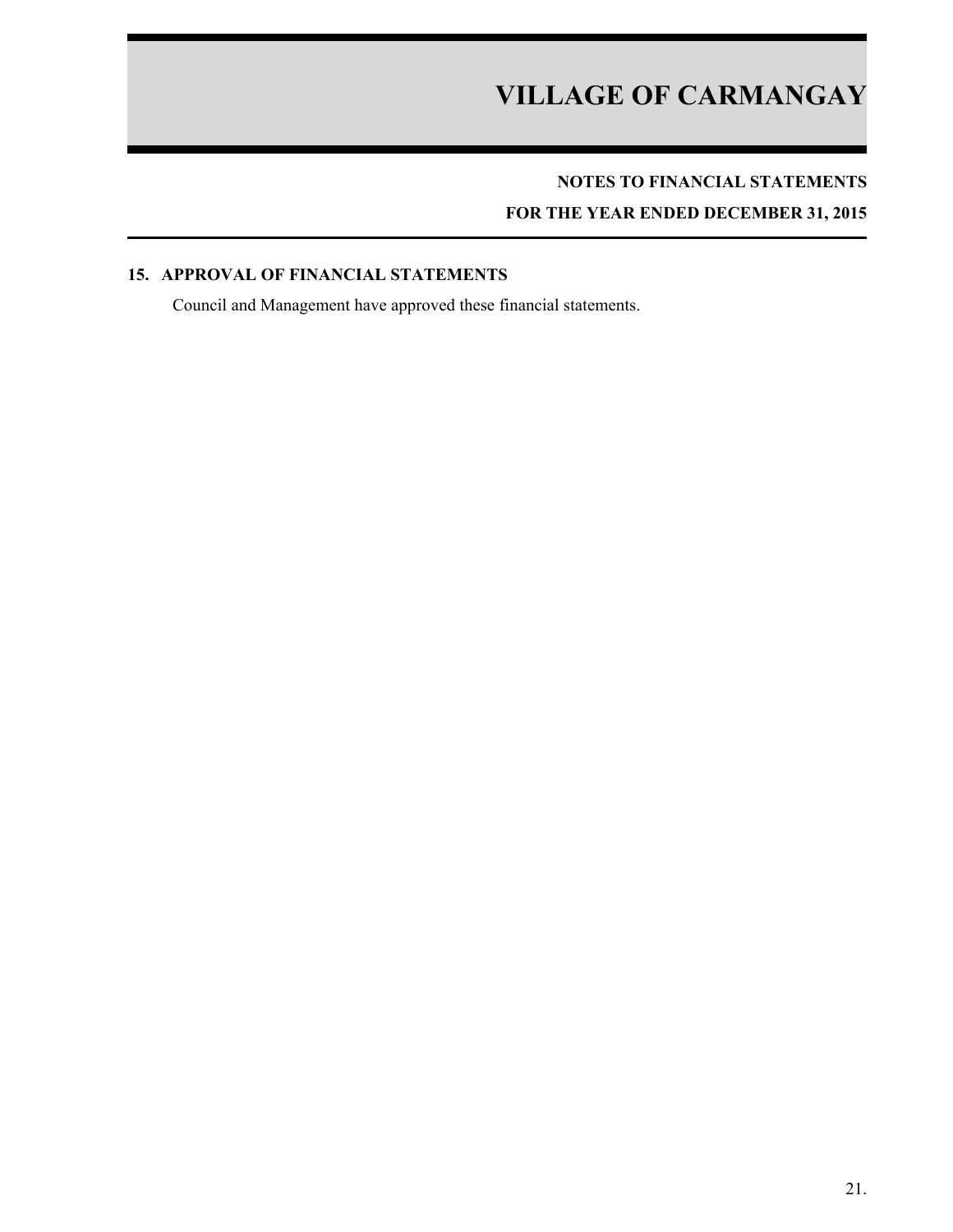# **MANAGEMENT REPORT**

The accompanying consolidated financial statements for the year ended **DECEMBER 31, 2015** and other information contained in this Financial Report are the responsibility of the management of the Village of Carmangay.

Management has prepared these consolidated financial statements. Consolidated financial statements are not precise since they include certain amounts based on estimated and judgments. Management has determined such amounts on a reasonable basis in order to ensure that the financial statements are presented fairly, in all material respects.

The Village maintains systems of internal accounting and administrative controls that are designed to provide reasonable assurance that the financial information is relevant, reliable and accurate, and that the Village's assets are properly accounted for and adequately safeguarded.

The elected Council of the Village of Carmangay is responsible for ensuring that management fulfills its responsibilities for financial reporting and is ultimately responsible for reviewing and approving the consolidated financial statements.

The Council meets regularly with management to discuss internal controls over the financial reporting process, auditing matters and financial reporting issues, and to satisfy itself that each party is properly discharging its responsibilities. The Council also approves the engagement or re-appointment of the external auditors. The Council reviews the financial reports.

The consolidated financial statements have been audited by Scase & Partners Professional Accountants, the external auditors, in accordance with Canadian generally accepted auditing standards, on behalf of Council, residents and ratepayers of the Village. Scase & Partners was given and had free access to Council.

Village of Carmangay

 $\overline{\phantom{a}}$  , where  $\overline{\phantom{a}}$  , where  $\overline{\phantom{a}}$  , where  $\overline{\phantom{a}}$ 

 $\overline{\phantom{a}}$  , where  $\overline{\phantom{a}}$  , where  $\overline{\phantom{a}}$  , where  $\overline{\phantom{a}}$ 

Mayor